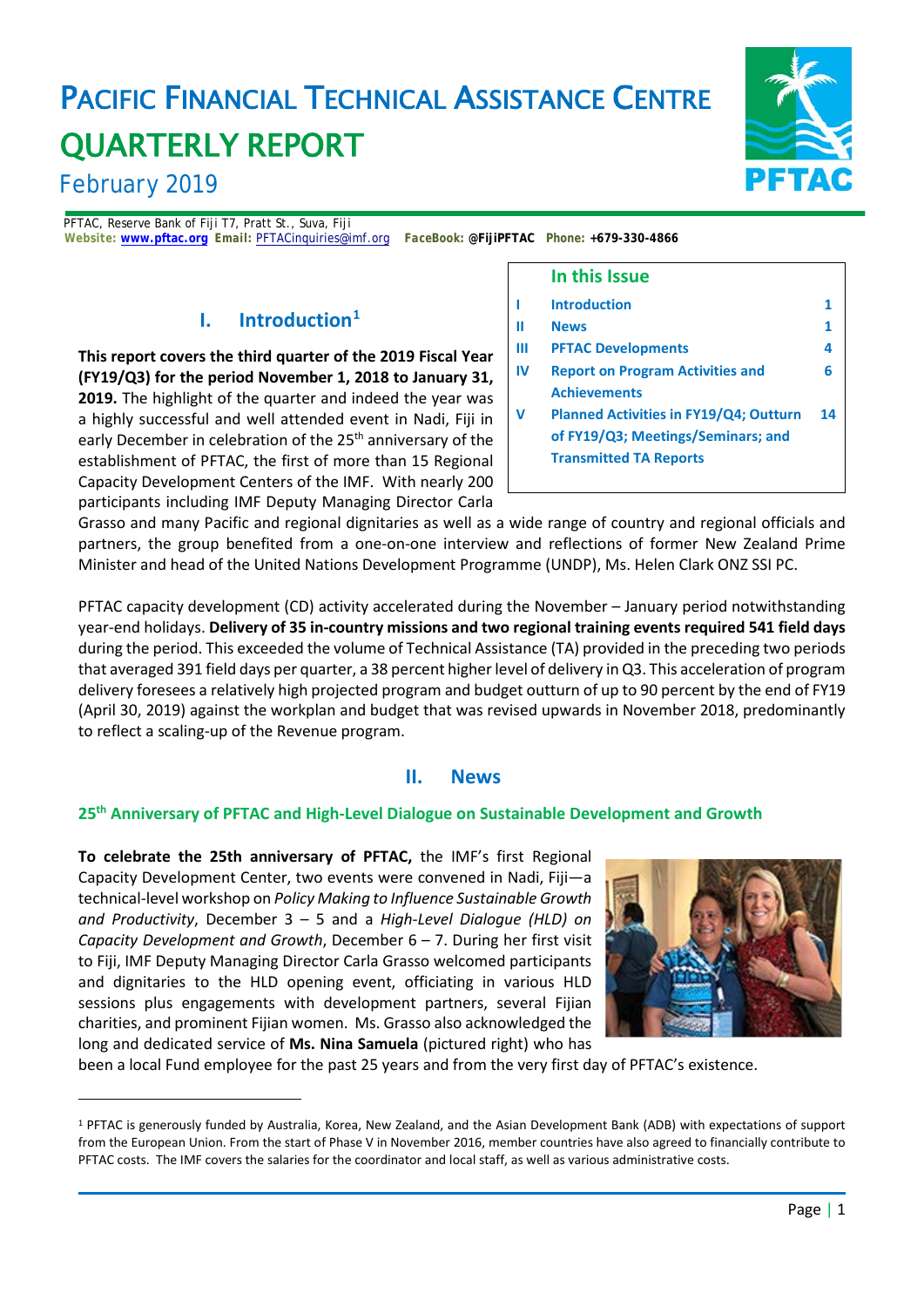

**The training event and prelude to the two-day HLD** was jointly delivered by PFTAC and the IMF's Institute of Capacity Development (ICD) and trained 36 mid-level and senior officials from 14 of the 16 PFTAC countries. Visiting economists from the Asia Pacific Department (APD) at IMF headquarters contributed to the event through policy discussions with country participants. The event generated positive participant ratings, with the topics providing a natural segue to the HLD. Deputy Managing Director Grasso and the course participants and facilitators were photographed (pictured left) following the award of completion certificates by Ms. Grasso.

**The HLD and Anniversary event drew many senior officials and prominent Pacific dignitaries,** including ministers, central bank governors and other financial sector regulators, heads of finance ministries, revenue agencies, and statistical offices, plus the preceding workshop trainees. Development partners were well represented including all five PFTAC donors and other close partners like the World Bank. Pictured right with Ms. Grasso are senior European Union developments officials – Christophe Wagner, Suva based head of cooperation and Ms. Erica Gerretsen, Brussels based unit head for budget support, PFM and DRM. Other participants



included representatives of regional bodies, civil society organizations, academia, the private sector, youth, and the media. A wide cross section of IMF departments contributed including officials from APD, ICD, Communications and TA Departments (Fiscal Affairs, Legal, Statistics, and Monetary & Capital Markets) and regional offices (Bangkok, Tokyo, New Delhi and Singapore).



Following Ms. Grasso's opening remarks, and on behalf of PFTAC's host, the Acting Prime Minister of Fiji and Minister for Economy, Hon. Aiyaz Sayed-Khaiyum noted the important contribution of PFTAC to the region's economic development over the past 25 years. In addition to the effectiveness of the IMF's capacity development for its member countries, the Minister noted the strong engagement and complementary support and financing of development partners in the progress achieved in the Pacific. The first panel session of the HLD chaired by Minister Sayed-Khaiyum explored the *Growth Opportunities for the* 

*Pacific and Achievement of the Sustainable Development Goals (SDGs)* with Deputy Prime Minister Toafa of Tuvalu, Finance Minister Tuioti of Samoa, Robert Utz from the World Bank, and Mr. Kolone Vaai, a former senior Samoan official and one of the original instigators in the establishment of PFTAC in 1993. This distinguished panel along with DMD Grasso and Ms. Alison Stuart and Mr. Odd Per Brekk from APD are pictured above.

In a highlight of the two day event, and in a thought provoking hour-long session, **the Financial Times Tokyo Bureau Chief, Mr. Robin Harding interviewed Ms. Helen Clark the former New Zealand Prime Minister and former UNDP head across a wide range of topics**—from multilateralism; to the SDGs; how the Pacific should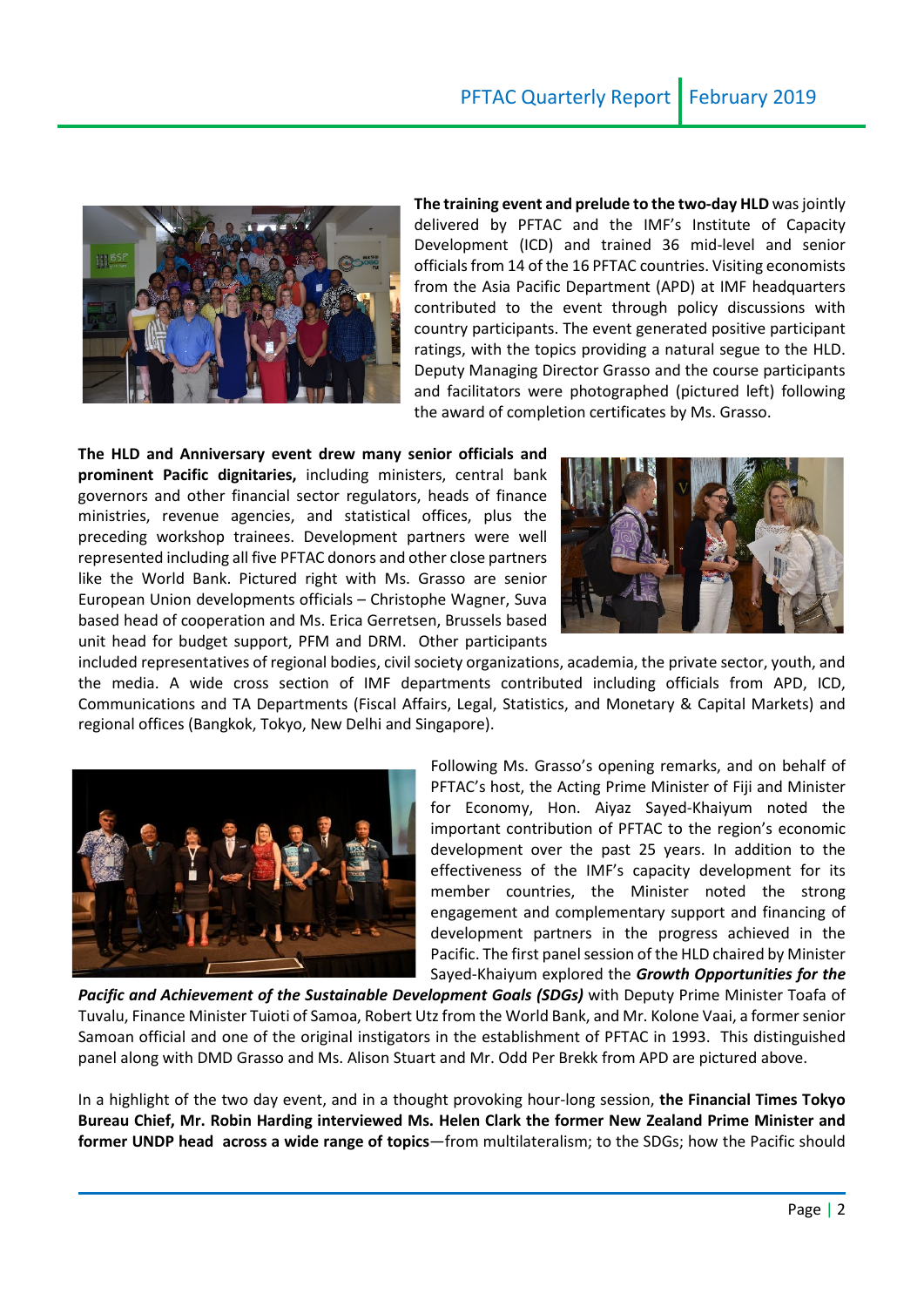aged 16 – 24 years, plus an essay contest for Fijian high school students. The aim of both competitions was to engage

address their development issues and the challenges of climate change; strategies to raise growth; debt sustainability; gender equality and challenges facing aspiring women leaders.

Ms. Clark and Mr. Harding are pictured right during this highly applauded interview that can be viewed at: <https://web.facebook.com/FijiPFTAC/videos/283976758953830/>

**Deputy Managing Director Grasso also presented awards to the winners of two youth engagement competition**s held prior to the



regional youth to showcase success stories on development and growth in their home countries that they see as benefiting their fellow citizens. Entries were received from youth in Fiji, Kiribati, Papua New Guinea, Solomon Islands, Timor Leste, and Vanuatu, with recognition and prizes awarded for entries from Fiji, Solomon Islands, and Mr. Binsar de Jesus from Timor Leste who is pictured left receiving his award jointly from Ms. Grasso and Governor de Vasconselos of Banco Central de Timor Leste. **During her time in Fiji, Ms. Grasso made two charity donations on behalf of the IMF Giving Campaign**. These well received

donations were made to a pre-school program called "Champs on Wheels" (pictured right), and a local environmental project, "Nature Fiji" (pictured left). The representative recipients for the two groups were deeply appreciative of the recognition of

the IMF to the importance and impact of their causes to the community and

environment respectively.

**Meeting with prominent Fijian women,** Ms. Grasso heard key messages that women need to be in highly visible political leadership positions, and the need to promote change to

traditional attitudes towards women's roles; as well as the need for greater public funding for early childhood education, and to support female workforce participation.

**The weeklong event and the culminating HLD demonstrated that there was broad recognition and strong appreciation of the work of PFTAC.** Representatives of PFTAC donors and development partners spoke of their appreciation of PFTAC's contribution to national and regional development including across a range of successful examples with respect to macroeconomic stability, statistics, financial sector supervision, public financial management, and revenue mobilization. Donors expressed their ongoing support and commitment to the future of PFTAC. Overall, it was noted that the IMF's Regional Capacity Development Center model and the



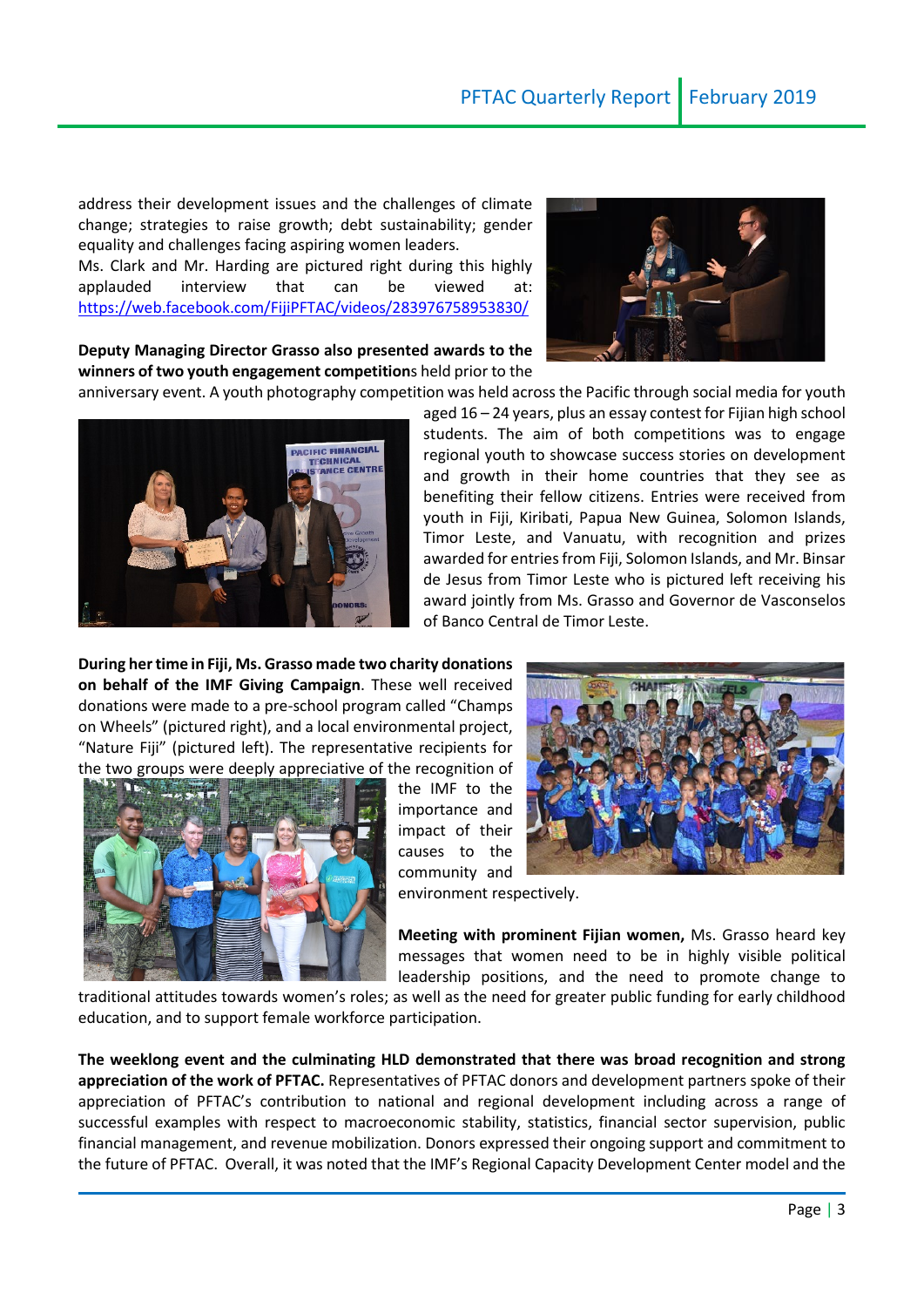PFTAC experience has been highly effective in the Pacific and beyond. It has evolved and adapted to changing needs and developments, with an expectation of continuation into the foreseeable future from both beneficiary and donor perspectives.

**Key takeaway messages from the event were elicited through a fast-paced and innovative online voting process.** These included the critical issues of climate change and natural disasters that drive priorities to build strong institutional capacity to support sustainable and inclusive growth; and tackling core budget, revenue mobilization, financial supervision, and statistical priorities, while PFTAC has been responding to more recently emerging demands in Fintech and Public Investment Management.

#### **III. PFTAC Developments**

#### *Activity – by program*

 $\overline{a}$ 

|                                              |            |            | Delivered in Q3 |                 |  |  |
|----------------------------------------------|------------|------------|-----------------|-----------------|--|--|
| Program                                      | <b>LTX</b> | <b>STX</b> | Total           | <b>Missions</b> |  |  |
| <b>Public Financial Management</b>           | 32         | 69         | 101             |                 |  |  |
| <b>Financial Sector Supervision</b>          | 22         | 100        | 122             | 7               |  |  |
| <b>Government Finance Statistics</b>         | 24         | 0          | 24              | $\mathcal{P}$   |  |  |
| <b>Real Sector Statistics</b>                | 31         | 21         | 52              | 4               |  |  |
| <b>Revenue Administration</b>                | 28         | 174        | 202             | 11              |  |  |
| <b>Legal/Tax Policy</b>                      | 0          | 10         | 10              | $\mathbf{1}$    |  |  |
| <b>Macroeconomic Programming and Analysi</b> | 30         | 0          | 30              | 3               |  |  |
| Total                                        | 167        | 374        | 541             | 35              |  |  |

**There were 541 days of Technical Assistance (TA) delivered over 35[2](#page-3-0) distinct missions during the third quarter of FY19 (November 2018 – January 2019)**, with missions delivered to 11 of the 16 PFTAC member countries, with Fiji receiving eight distinct missions and seven in Tonga. Despite the quarter including the yearend holiday season, TA delivery during the quarter was equivalent to 69 percent of the 782

TA days delivered over twice the period in the first half of the fiscal year (May – November 2018).

**The Revenue program was increasingly busier than normal given the scaling-up of the program** that began on November 1 following the injection of additional donor financing and constituted 37 percent of PFTAC TA delivery during the quarter. Both the Financial Sector Supervision (FSS) and PFM programs each respectively delivered 7 missions or events, although a portion of the FSS program was delivered remotely by STX drafting legislation (at 23 percent of total activity) whereas the PFM program delivered several workshops regionally and in-country but utilized fewer TA days. Statistics activity was muted given the absence of a GFS advisor, although the recently arrived Real Sector Statistics (RSS) delivered a mission in each month of his first quarter at PFTAC.



<span id="page-3-0"></span> $2$  Counting as a single mission any with more than one expert all working on the same issues and Terms of Reference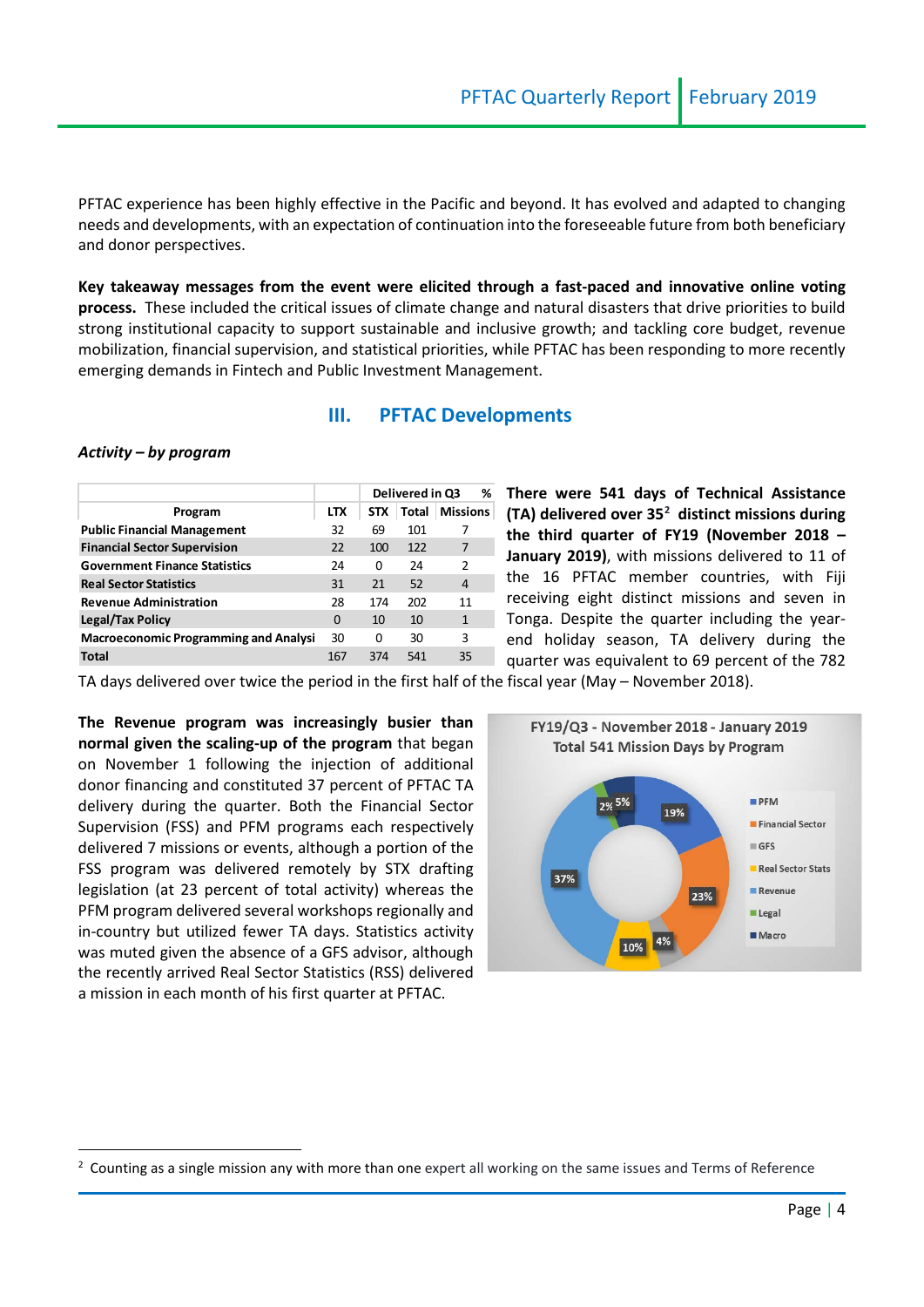| % Updated Plan Delivered at end-Jan 2019 |            |       |                 |  |  |  |
|------------------------------------------|------------|-------|-----------------|--|--|--|
| <b>LTX</b>                               | <b>STX</b> | Total | <b>Missions</b> |  |  |  |
| 57%                                      | 58%        | 57%   | 51%             |  |  |  |
| 75%                                      | 85%        | 83%   | 85%             |  |  |  |
| 83%                                      | 56%        | 70%   | 78%             |  |  |  |
| 44%                                      | 53%        | 49%   | 47%             |  |  |  |
| 62%                                      | 50%        | 52%   | 46%             |  |  |  |
| 0%                                       | 45%        | 39%   | 38%             |  |  |  |
| 81%                                      | 55%        | 75%   | 65%             |  |  |  |
| 64%                                      | 57%        | 59%   | 55%             |  |  |  |
|                                          |            |       |                 |  |  |  |

**The FY19 workplan was adjusted upwards in November 2018 at mid-year from 167 to 173 missions,** comprising 2,238 TA field days (excluding LTX time at PFTAC) up from the original plan of 1,980 TA field days. The Revenue program scaling-up constituted most of the increase. At the end of Q3 (January 31, 2019), 55 percent of the 173 missions have been

delivered, but a slightly higher 59 percent execution of the TA field days. While the fourth quarter of FY19 (February 1 through April 30, 2019) is expected to be a very busy TA delivery period, the overall PFTAC outturn will likely not exceed 90 percent in both activity and budget terms, with some programs close to full execution and others with lower expected outturns – due to resource constraints and/or need to reschedule to meet beneficiary country timing or availability requirements.

#### *Activity – by country*

PFTAC capacity development comprises mission field time of the long-term experts (LTX) and short-term experts (STX) delivered in the member countries as well at regional or sub-regional events. The member-country related work of the advisors when not on mission while at the PFTAC offices is also recorded to give a fuller accounting of the total support provided to all countries as well as for regional activities. During the third quarter, the LTX devoted 144 work days at the PFTAC office on program activity that has been apportioned by country. Added to the 167 LTX field days and 375 STX field days amounts to 686 days of total TA activity during the quarter. The chart below aggregates these Q3 days with the TA days delivered through end-November which was the middle of the fiscal year (see chart in November Quarterly Report) at which point 1,163 TA days had been delivered which has now increased to 1,849 TA days (field days are up from 276 LTX days to 443 and 506 STX days up to 881, and 381 LTX days at PFTAC up to 525).

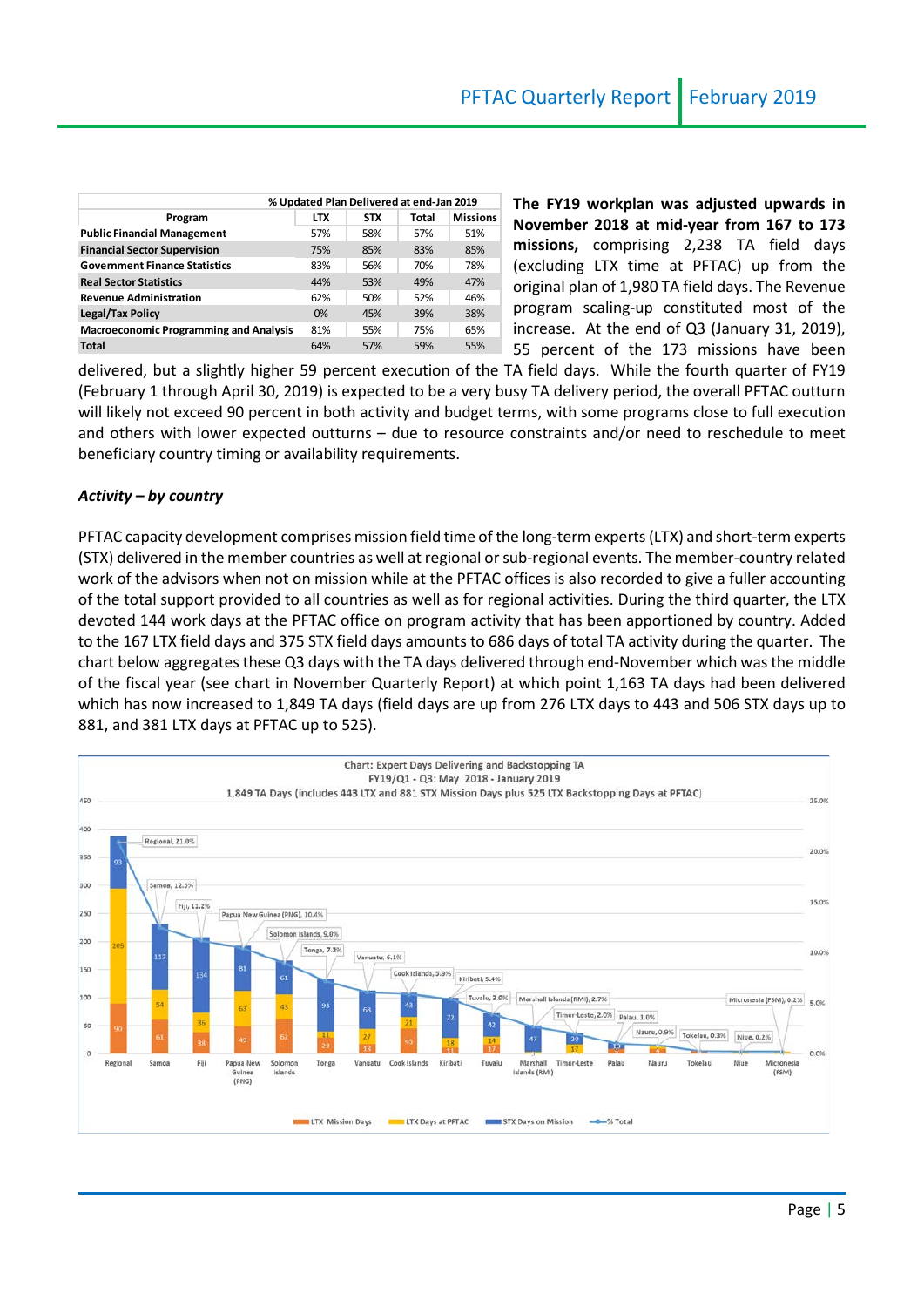**Through the first nine months of FY19, about half (50.3 percent) of PFTAC resources were provided to five countries:** Samoa (12.5 percent), Fiji (11.2 percent), Papua New Guinea (10.4 percent), Solomon Islands (9.0 percent), and Tonga (7.2 percent). Regional topics received slightly more than a fifth (21.0 percent) of PFTAC resources, and the remaining 28 percent of PFTAC resources went to the other 11 member countries (see chart).

**PFTAC delivered two regional training events/workshops during the quarter,** comprising a joint training event with the IMF's Institute of Capacity Development (ICD) in December on *Policy Making to Influence Sustainable Growth and Productivity* in Nadi, Fiji in conjunction with the PFTAC 25<sup>th</sup> Anniversary plus a late January PFM workshop on *Financial Reporting* also in Nadi. Three in-country workshops were delivered during PFM missions, two in Tonga in November on *Fixed Asset Reporting* and *Risk Based Auditing* respectively, and one in Vanuatu on *Payroll and Procurement Audit*. PFTAC advisors and the coordinator also attended several regional meetings including the annual Central Bank Governors Meeting; the first South Pacific Central Bank Research Conference; the conference of the Commonwealth Association of Tax Administrators (CATA), and the annual Pacific Statistics Standing Committee (PSSC).

#### *Financial Report*

**Fund raising is little changed during the quarter**, with just one contribution received of US\$ 250,000 from Papua New Guinea, their second instalment for Phase V. This brings total contributions received to slightly less than US\$ 20 million against expectations of US\$ 30.65 million, but contingent on Letters of Understanding still to be finalized with Marshall Islands, Palau, and Timor Leste. A funding gap of approximately US\$ 6 million remains to be filled to avoid a scaling-down of PFTAC operations over the remainder of Phase V through April 2022. Discussion of contingency options will be included in the agenda of the forthcoming Steering Committee meeting as steps may be needed by end-FY20 in the absence of additional resources.

**Budget utilization parallels TA delivery** and is estimated at end-January 2019 to be at least 60 percent (approximately US\$ 4.4 million) of the FY19 budget that was revised upwards in November to US\$ 7.3 million. With expectations of a TA delivery outturn of between 80 and 90 percent of the mid-year revised workplan and budget, budget outturn is expected to be in the range of US\$ 5.8 million to US\$ 6.5 million.

### **IV. Report on Program Activities and Achievements**

#### **Public Financial Management**

The PFTAC Public Financial Management program continues to cover a broad spectrum of issues.

**Fiji:** the November 5 – 9 mission delivered a **three-day workshop on risk-based payroll audit for the Internal Audit and Good Governance (IAGG) Division of the Ministry of Economy (MoE)**. Significant improvement in audit planning was observed with the tools and advice provided by the previous mission having been effectively leveraged to produce the Fiji 2018/19 Internal Audit Plan based on a risk assessment that complies with international internal audit standards.

The December 3 – 12 Fiji mission reviewed and provided feedback with various MoE divisions and entities about **proposed draft PFM legislation which aims to update the current 2004 Financial Management Act**. Staff from the Office of the Solicitor General worked with the mission to review the draft legislation to ensure consistency with Fijian legislation format and conventions.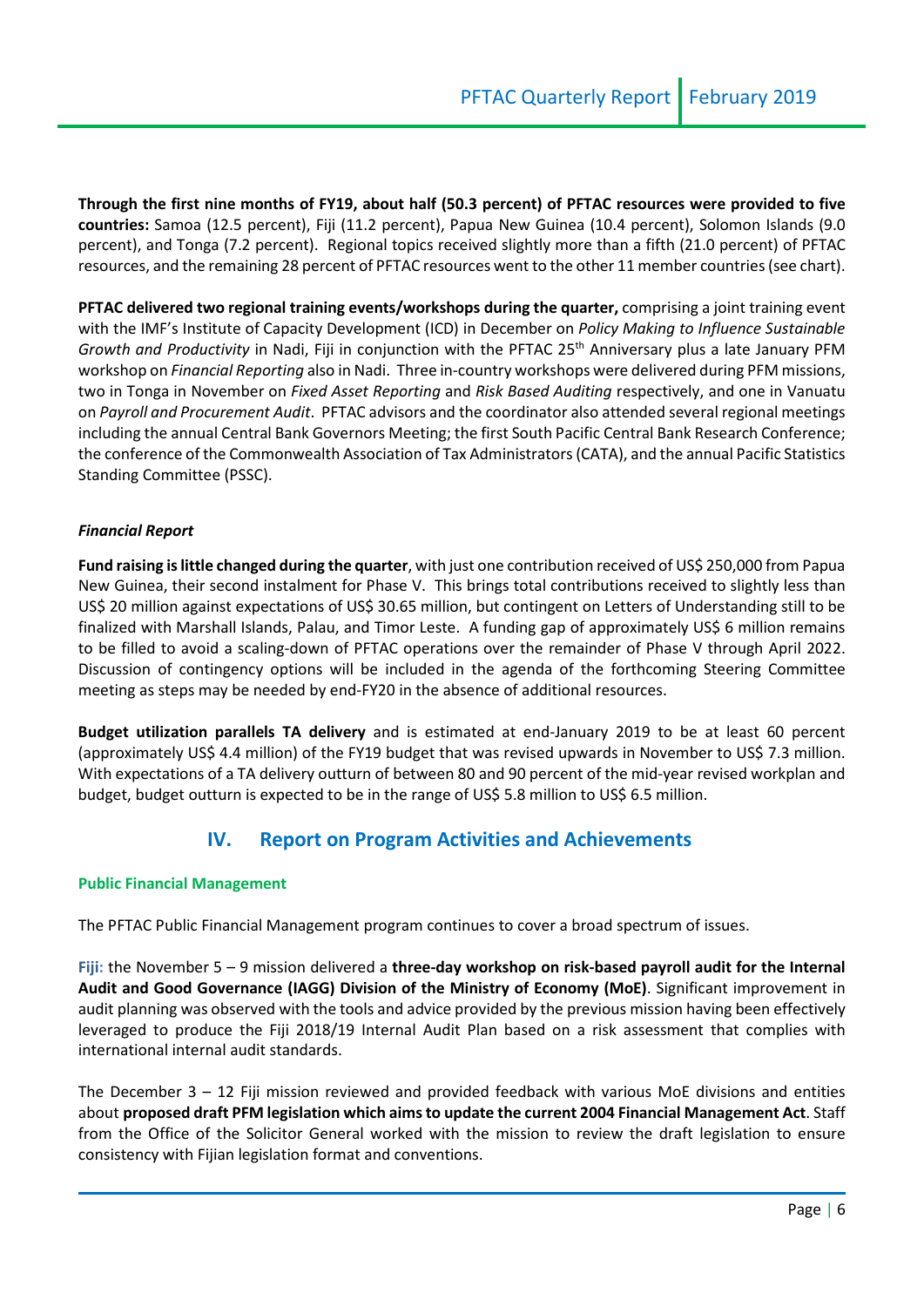**Tonga:** technical assistance during November had several objectives including to review the PFM Reform Road Map; review progress in the implementation of financial reporting reforms; and to provide internal audit training. The November 12 – 16 mission reviewed **the PFM Reform Road Map and recommended strategies to prioritize further reforms to improve results in specific areas such as asset management reform.** The mission also held a workshop to identify strategies and priorities with the Financial Framework Division and other Ministry of Finance divisions responsible for asset management. The mission also reviewed **the internal audit function and recommended adoption of a risk-based approach in the planning and execution of audits.**  Additionally, changes to the audit committee function were proposed as well as development of a recommendations database. Finally, a review of Financial Reporting and Treasury functions observed progress in the implementation of earlier PFTAC mission recommendations.

PFTAC delivered a regional workshop on **Financial Reporting and the Preparation of Financial Statements** in Nadi, Fiji from January 28 to February 1, 2019. The workshop was organized in response to the needs of many member countries for practical information to improve their preparation of financial statements and financial reporting. The workshop was delivered by PFTAC resident advisors Celeste Kubasta and Richard Neves, with the assistance of World Bank Advisor David Whitehead, and Kris Kauffmann, IMF short term PFM expert.

PFTAC and other regional donors have been actively engaged to support reforms in financial reporting and preparation of financial statements. Previous PFTAC workshops in related areas (expenditures and controls in 2018) were limited to specific countries whereas this workshop provided an opportunity for all countries to fine tune their PFM reform action plans for financial reporting while drawing on learnings from presentations, peer-to-peer experiences, and data provided



during the workshop.

Most of the countries in the region use cash basis accounting, or a limited modified cash basis. However, several intend to prepare for a transition to accrual accounting. The workshop covered the new cash basis **International Public Sector Accounting Standards (IPSAS)** – as approved in November 2017, with mandatory compliance by January 2019, and the transition to accrual accounting with a summary of significant relevant areas for accruals.

The workshop addressed current reporting standards, a snapshot of status

across the region (based on a review of audit reports provided in advance), PFM roadmap activities, areas of concern noted during TA missions, prior workshops, and audit findings and recommendations. Topics included:

- Update on IPSAS reporting requirements
- Regional update on financial reporting from country officials
- Improving financial data integrity (bank reconciliations, suspense/advance accounts)
- Improving data quality and internal controls
- Enhancing financial reporting through the notes to the statements
- Transitioning to modified cash and modified accruals on the roadmap to accrual reporting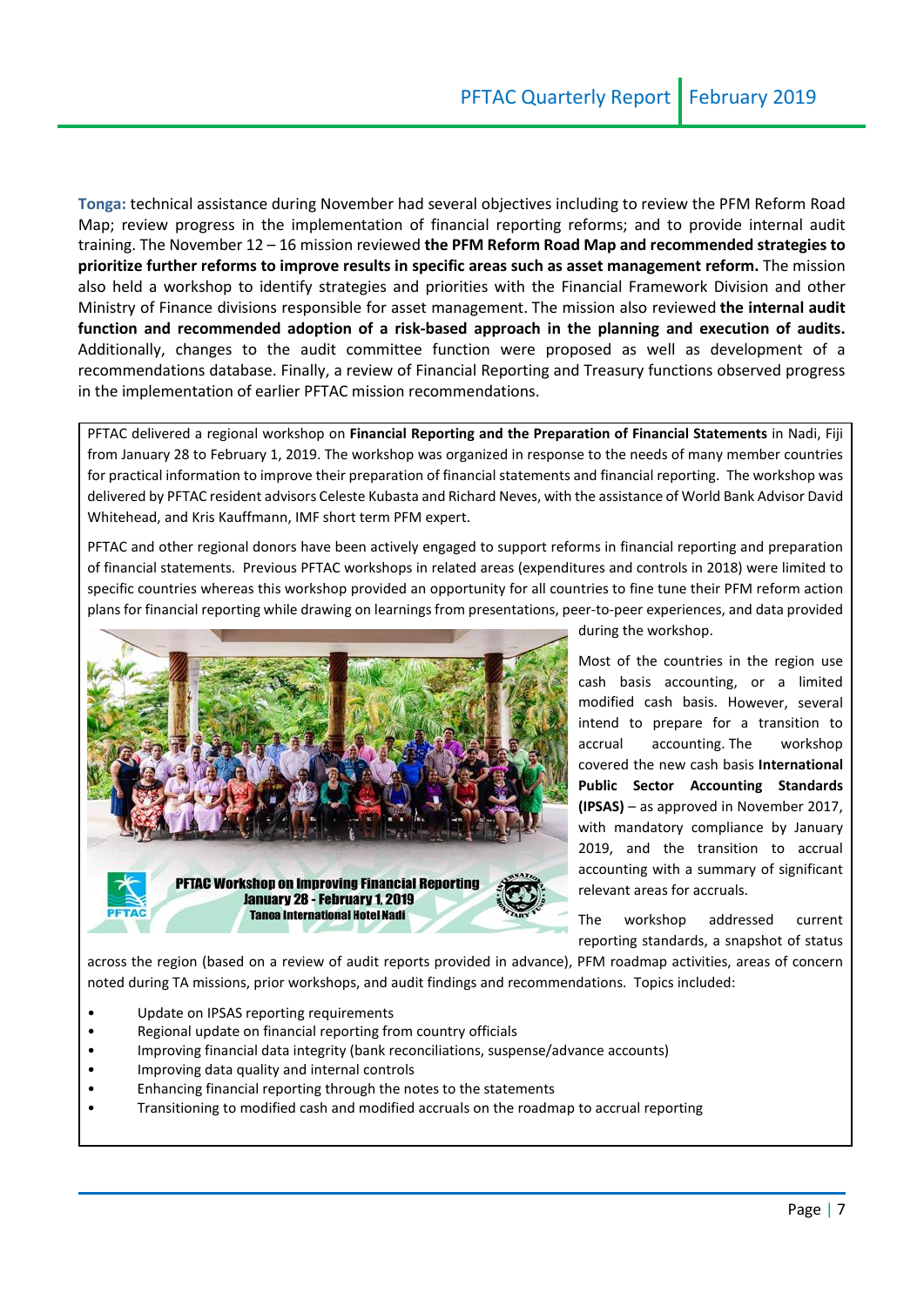**Vanuatu:** A workshop to plan and conduct **Risk Based Procurement Audit** was conducted in Vanuatu December 3 – 14. Earlier missions worked with the Ministry of Finance and Economic Management (MFEM) to improve Internal Auditor functions, while **this mission trained internal auditors to perform risk-based procurement audits** and followed-up on previous mission recommendations on planning and payroll audit.

**Conference/Meeting**: In January, PFM advisor Celeste Kubasta participated in a **Peer-to-Peer Learning Seminar** for government officials from Asian countries on infrastructure development, financing, and governance. The seminar provided training on infrastructure management reinforced by country implementation examples and discussions to share country experience.

#### **Macroeconomic Analysis and Forecasting**

**Cook Islands:** In response to a request from the Ministry of Finance and Economic Management (MFEM), the macro advisor Ms. Iris Claus conducted a technical assistance mission in early November **to estimate the economic and revenue contribution of the international financial services industry in the Cook Islands**. She also initiated discussions on a surveillance type-technical assistance mission planned for April that was requested by the authorities and will be led by the IMF's Asia and Pacific Department to review macroeconomic policy and institutions in the Cook Islands. During the mission the macro advisor and MFEM staff also discussed the new medium-term budgeting framework and the new fiscal rules.

**Papua New Guinea (PNG)**: The Department of Treasury hosted an interagency workshop with participants from the Department of Treasury, the Bank of Papua New Guinea, and the National Statistics Office on Economic and Fiscal Forecasting which was facilitated by the macro advisor in late January 2019. The first two days of the **workshop focused on gross domestic product (GDP)—understanding recent methodology changes, forecasting GDP, and developing an interagency plan for enhancing GDP compilation and forecasting**. For the remainder of the workshop participants reviewed the sectors in the PNG Monetary and Fiscal Forecasting (MFF) Model and used the MFF Model for scenario analysis.

#### **PNG Department of Treasury and PFTAC workshop on "Economic and fiscal forecasting"**

The Papua New Guinea Department of Treasury (DoT) hosted a five-day workshop on economic and fiscal forecasting with participants from the DoT, the Bank of Papua New Guinea (BPNG), and the National Statistics Office (NSO). The workshop focused on understanding recent methodology changes to the measurement of gross domestic product (GDP) which is a key macroeconomic statistic. GDP estimates and forecasts are important for macroeconomic management and fiscal and monetary policy because they underlie the forecasts of revenue collections, inflationary pressures, and the balance of payments.

Sharing data and knowledge, participants developed tools to estimate and forecast current and constant price GDP. Annual GDP estimates are published with a lag, but monthly and quarterly indicators are available on a more frequent basis. Work has already begun on constructing composite indexes of indicators to estimate and forecast non-mineral and mineral GDP.



Forecasts of key Government services such as education and health services were linked to population projections. Forecasting tax revenue collections and the data needed to improve fishing revenue forecasts were also discussed.

"On-going dialogue between stakeholders is important for economic policy to improve the quality of life for Papua New Guineans" said Mathew Rabui, Assistant Secretary, Forecasting Branch, Macroeconomic Policy Division, DoT.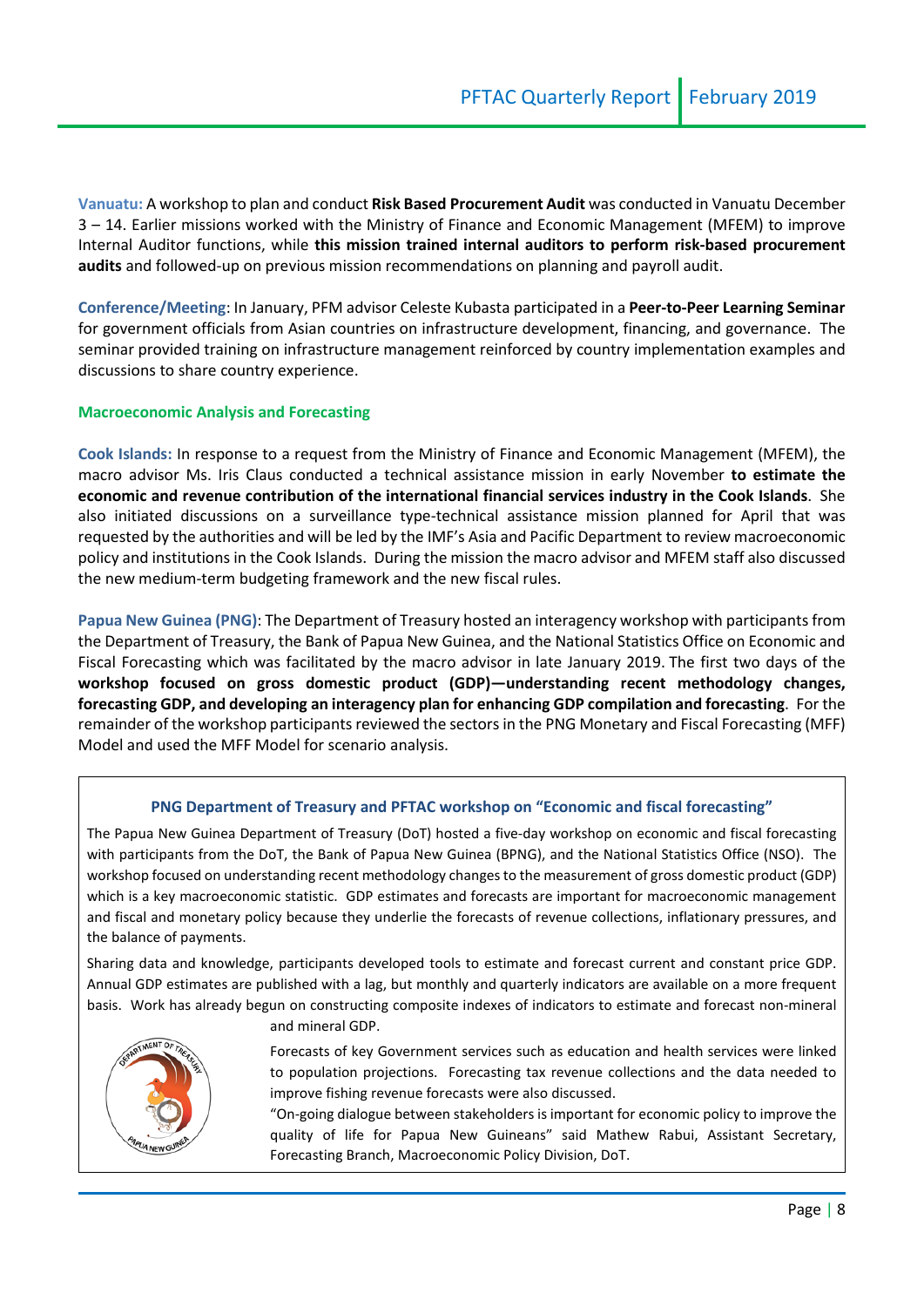**Regional:** The macro advisor facilitated a regional training event in conjunction with the IMF's Institute for Capacity Development (ICD) in Nadi, Fiji during December 3 – 5 on **Policy Making to Influence Sustainable**  Growth and Productivity as a prelude to the PFTAC 25<sup>th</sup> Anniversary event. New tools and data including capital stock measures for participating countries were developed for this training event. Participants analyzed sources of economic growth using a production function approach and discussed policies to expand countries' productive capacity.

#### **Training Course on Policy Making to Influence Sustainable Growth and Productivity**

Building on a successful event in Solomon Islands in July 2018 a workshop on **Policy Making to Influence Sustainable Growth and Productivity**, which attracted 36 participants from 14 PFTAC members, was the second joint IMF Institute for Capacity Development (ICD) and PFTAC training event. The workshop preceded and fed into a Highlevel Dialogue on Capacity Development and Sustainable Growth and Productivity to celebrate PFTAC's 25<sup>th</sup> anniversary.

The workshop provided a mix of theoretical training designed from ICD lecture material, country presentations, group discussions, and technical hands-on exercises for which new tools and country data were constructed. In the evaluation comments, participants stated that they particularly valued that the course was tailored to the Pacific and the peer-to-peer learning.

An important aspect of the training was to bring together IMF and technical staff from member countries to better integrate capacity development and surveillance and staff from the Asia and Pacific Department (APD) joined the workshop to help facilitate discussions. Participants commented that they found useful to learn about the tools used by IMF staff.

The theory, technical exercises, and group discussions covered sources of economic growth and productivity and were particularly aimed at increasing the fundamental knowledge of attendees of the production function approach



**Nadi, December 2018**

and measuring gross domestic product (GDP) by expenditure.

Government policies are an important influence in physical and human capital investment decisions by households and firms. Government policies also impact countries' productivity. Participants discussed policies to expand productive capacity and identified priority areas for their countries. A risk assessment matrix was developed, and participants made presentations on risks and reforms for their countries. PFTAC will provide follow up bilateral technical assistance to enhance further tools and data used at the workshop.

**Conference/Meeting**: The macro advisor participated in the inaugural **South Pacific Central Banking Research Conference** hosted by the Reserve Bank of Fiji in Suva. The two-day conference brought together South Pacific central bank researchers to share with academics, policy makers, regulators, multilateral organizations, business leaders, and civil society from the South Pacific, Australasia and the wider Asia-Pacific region current research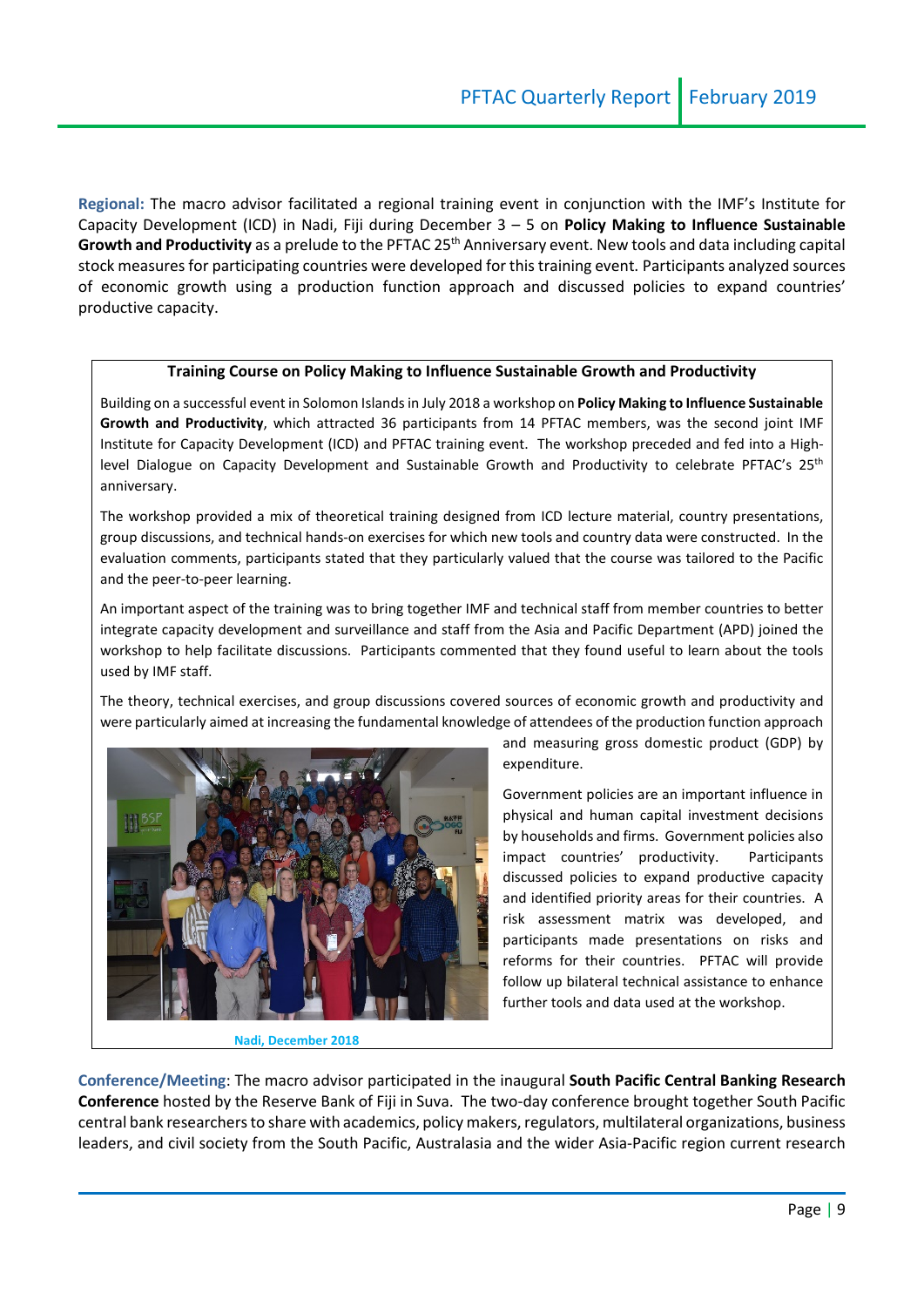on the region and to explore vital links between research and policy relating to central banking issues, including financial and private sector development and economic growth.

#### **Revenue Policy and Administration**

As documented in the November Quarterly Report, scaling-up of the Revenue program began November 1 with an ambitious growth in delivery of Technical Assistance planned, with an extra 21 missions in addition to 43 originally planned for FY19 (48 percent more), and TA delivery days increasing from 360 to 664 (85 percent more). Delivery accelerated in the third quarter, notwithstanding the holiday period, comprising 11 revenue missions and one legal mission, a total of 228 TA field days. As previously noted, the additional resources have been provided to support revenue mobilization efforts generally, and more specifically assist PACER Plus signatory countries to prepare for reduced trade tax collections. Efforts in Tonga and the Solomon Islands provide examples of the type of scaling-up envisaged, and in future periods, diagnostic missions with inputs from the Fiscal Affairs Department Tax Policy Division are planned in Tonga and other countries.

The revenue administration program continues to focus on two key areas: strengthening revenue administration management and governance and strengthening core tax administration functions. Progress towards these initiatives is expected to reduce administrative costs and support domestic revenue mobilization through: (1) improving taxpayer service and establishing industry partnerships; (2) improving filing and payment rates; (3) improving tax audit; (4) establishing large taxpayer offices; (5) implementing compliance improvement strategies; and (6) providing assistance to initiatives to modernize the revenue administrations.

**Cook Islands:** Mr. Shrosbree, short term expert and former PFTAC advisor, together with Mr. Eysselein, PFTAC Revenue Administration advisor, visited Rarotonga November 19 – 30 **to review the Revenue Management Department (RMD) reform program and priorities**. The mission put forward several recommendations – to develop an independent strategic and operational plan, to implement a function-based structure including the establishment of a processing unit, monitor tax compliance of the largest taxpayers, update and clean the registration database, optimize the IT systems, and develop a coordinated audit strategy and plan.

**Fiji:** a November 12 – 23 mission to Fiji by short term expert, Mr. David Piper, **reviewed the progress of the Fiji Revenue and Customs Service (FRCS) High Wealth Individual (HWI) compliance capability**. The mission renewed the HWI Compliance Program action plan, created templates to better manage tasks, and provided suggestions for enhancement of the HWI database. The FRCS made a commitment to use the refreshed HWI Action Plan and keep it current to establish a HWI Compliance Program.

Mr. Lawrence, short term expert, visited FRCS December 10 – 21. This second visit reviewed (a) **the status of on-time filing and payments and the outstanding returns and tax debt programs;** (b) the implementation status of agreed priority initiatives developed for piloting during the first visit in April 2018; and (c) provided further technical assistance on the priority initiatives. At the request of FRCS, the mission provided feedback, direction, and guidance on the New Tax Information System (NTIS) Collections Management Design Document.

**Kiribati:** at the request of the authorities, Mr. Scott, short term expert, visited Kiribati November 26 – December 7 **to review progress made with the implementation of the organization modernization project plan.** The expert made several recommendations to the Kiribati Tax Division (KTD**)** for institutionalizing the strategic management framework, including: (1) more formal reporting of progress against the Modernization Plan; (2) stronger management oversight of the Compliance Improvement Plans (VAT, Debt, and Registration) and the annual business plans to ensure they align with the desired direction; and (3) greater communication of the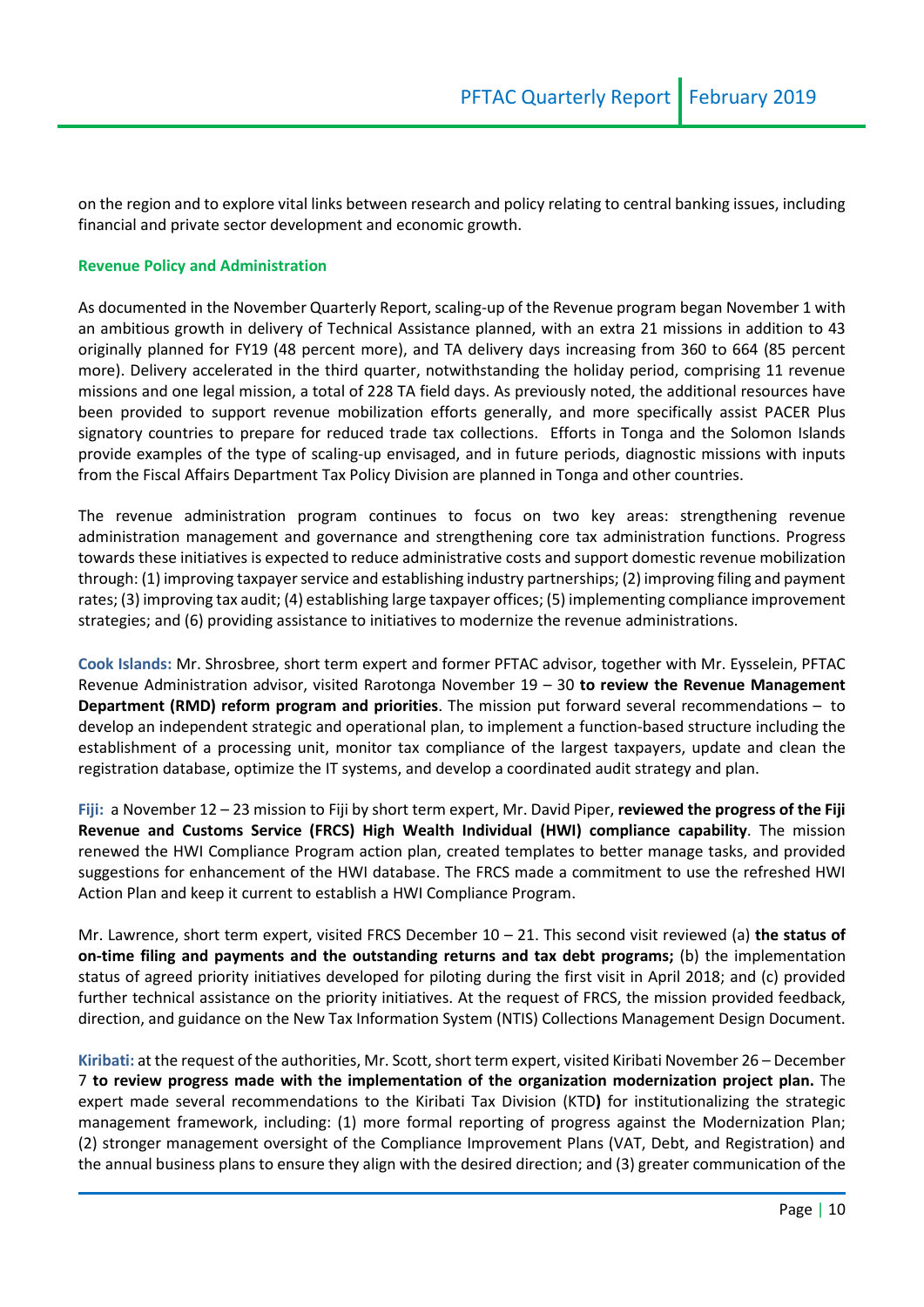mission and values with staff and key stakeholders. During the visit, Mr. Scott **also assisted the KTD to improve on-time filing, on-time payment, and the management of tax arrears and outstanding returns**. Assistance was provided for the development of a prioritization framework with advice on efficient debt management strategies such as engaging with third parties (banks), text messages to remind taxpayers, writing off uncollectable debt, improving prioritization of future case action, and building staff capacity.

**RMI:** the November 19 – 30 visit by the short-term expert**, Mr. Lawrence, reviewed implementation progress of the Revenue and Taxation Division (RTD) action plan and provided further advice on its priority initiatives**  related to technical assistance provided in the previous year on improving taxpayer registration, taxpayer services, on-time filing, on-time payment, the management of tax debt arrears and outstanding returns, and introduction of a performance management system.

**Samoa:** a visit by Ms. Sutherland, short term expert, January 14 – 26, 2019, **provided assistance to the Ministry of Revenue and Customs (MoRC) on improving the audit function**. This assistance provided support for the organizational strengthening of the audit and investigation department, the establishment of risk analysis capability, and audit planning capabilities.

**Solomon Islands:** three technical assistance visits took place in FY19/Q3. The November 5 – 16 visit by Mr. Scott, short term expert, **assisted the SIIRD to develop a strong set of core documents motivating the transformation of SIIRD into an efficient and effective revenue administration.** The mission helped the authorities develop a document titled Transformation Priorities Moving Forward through Technical Assistance that provides key features of the SIIRD transformation program including: (a) guiding principles; (b) main features; (c) long term goals; (d) benefits; and (e) a road map (that provides an overview of priorities).

The technical assistance visits by Mr. Eysselein, PFTAC Revenue Administration advisor, and Mr. Stan Shrosbree, FAD short term expert, December 10 – 21, 2018 provided **guidance to the SIIRD on the roll-out of a Large Taxpayer Office (LTO)**. The establishment of the LTO will form part of SIIRD's new functionally-based business model, so the assistance focused on the **implementation of a function-based structure**, with a draft plan prepared to implement the new structure. Introducing the functional approach and the LTO will ensure that real gains are achieved through an increased depth of knowledge in core areas and will also contribute to a reduction of costs, simplification, and improved service levels.

**Tonga:** the visit to Tonga by short term expert, Ms. Sutherland November 5 – 16 **assisted the Ministry of Revenue and Customs (MoRC) to develop a plan for the expansion of the Large Taxpayer Office (LTO) – known as the Heilala Tax System (HTS)**. The expert recommended: (a) to determine the optimum number of taxpayers to be included in the LTO; (b) to develop criteria for the inclusion of additional taxpayers; (c) a review of the LTO structure; (d) advice for the creation of an Account Manager position; and (e) upskilling staff requirements. An action plan to implement the mission recommendations was agreed with the authorities.

Technical assistance provided by Mr. Bell, short term expert, during October 2018 was followed up by a visit December  $3 - 14$  to provide support on improving the audit function. The assistance focused on progressing previously recommended audit **reforms to improve compliance management, assist in the development of the 2019 audit plan, and provide guidance and facilitate the design of an audit action plan**.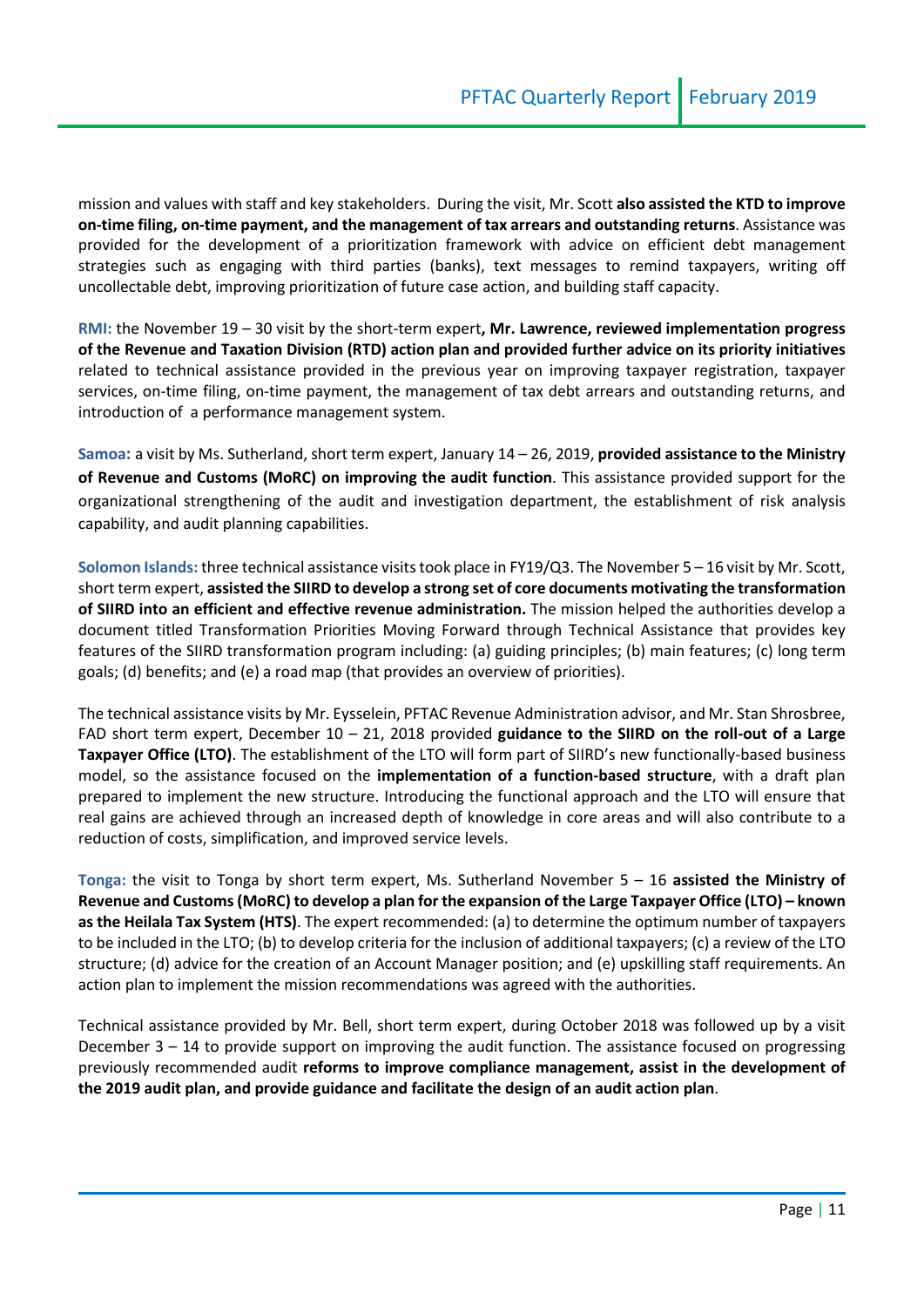#### **Financial Sector Supervision**

**Regional:** the resident advisor, Mr. Benjamin Stefanou and the PFTAC Coordinator attended **the 33rd South Pacific Central Bank Governor's Meeting** in Samoa November 13 – 15, 2018. This annual meeting facilitates discussion on regional issues and concerns between regulators and stakeholders and is an excellent opportunity for PFTAC to strengthen relationships and discuss and confirm TA plans with the central banks and Governors specifically. **Updated TA plans for the Supervision Framework Enhancement project were confirmed with the Solomon Islands and Papua New Guinea, while noting an additional request for assistance on effective onsite examination.** TA discussions for **Timor-Leste** focused on plans for continued assistance with IFRS9 implementation; and assistance in revision of the banking law.

**Tuvalu**: the mission assisted the Tuvalu Ministry of Finance and Economic Development (MFED) to **develop capacity for effective assessment of credit risk and operational risk in the two Tuvalu commercial banks.** The mission provided introductory training to staff on prudential supervision, bank financial analysis, credit risk assessment, and operational risk assessment. The mission also developed templates and tools for the MFED to develop its assessment framework for credit risk and operational risk - risk assessment framework and guidance manual, onsite examination scoping template, loan file review line sheet, and loan policy assessment checklist.

**Papua New Guinea**: in continuation of the Supervision Framework Enhancement project initiated in June 2017, the January 8 – 16, 2019 **mission assisted Bank PNG to enhance the effectiveness of their off-site supervision**, with a focus on **building capacity to undertake effective off-site financial risk analysis**. It provided training on effective financial analysis and reviewed and provided recommendations on the off-site supervision process of Bank PNG.

**Insurance Regulatory Reform: Prudential Standards and Legislation for Fiji, Samoa, and Tonga**: following on from the Insurance Supervision Workshop held in May 2018, and with respect to insurance regulatory frameworks, PFTAC began work with Fiji, Samoa and Tonga to enhance their respective insurance laws and regulations. Two missions were launched in November and December, with one focused on **developing an example model insurance law** for the region. This will provide a basis for the development of specific insurance legislation suitable for the jurisdictions of Fiji, Tonga and Samoa. The mission reviewed a list of key priority areas of the new law versus current legislation to develop a draft law in line with applicable international standards and good practices for insurance legislation.

Another activity focused on **reviewing the current suite of prudential standards for gaps in addressing key risk areas (for Samoa) and drafting a comprehensive suite of insurance prudential standards** covering capital, governance and risk management, to be used by Tonga and Samoa, in developing their new prudential standard framework.

#### **Real Sector Statistics (RSS)**

The October arrival of the new Real Sector Statistics (RSS) advisor, Mr. Marcus Scheiblecker was announced in the November Quarterly Report. Within a few weeks of his arrival at PFTAC, he undertook his first missions beginning with Vanuatu and then Fiji in November, and a mission to Samoa in late January. A National Accounts mission was additionally delivered to the Solomon Islands by a short-term expert, Mr. Andrews in December.

**Fiji**: in response to a request from the authorities, technical assistance was provided to the Fiji Bureau of Statistics (FBOS) in Suva, Fiji, during November 26 – 30, with a concluding session on December 4. **The objective**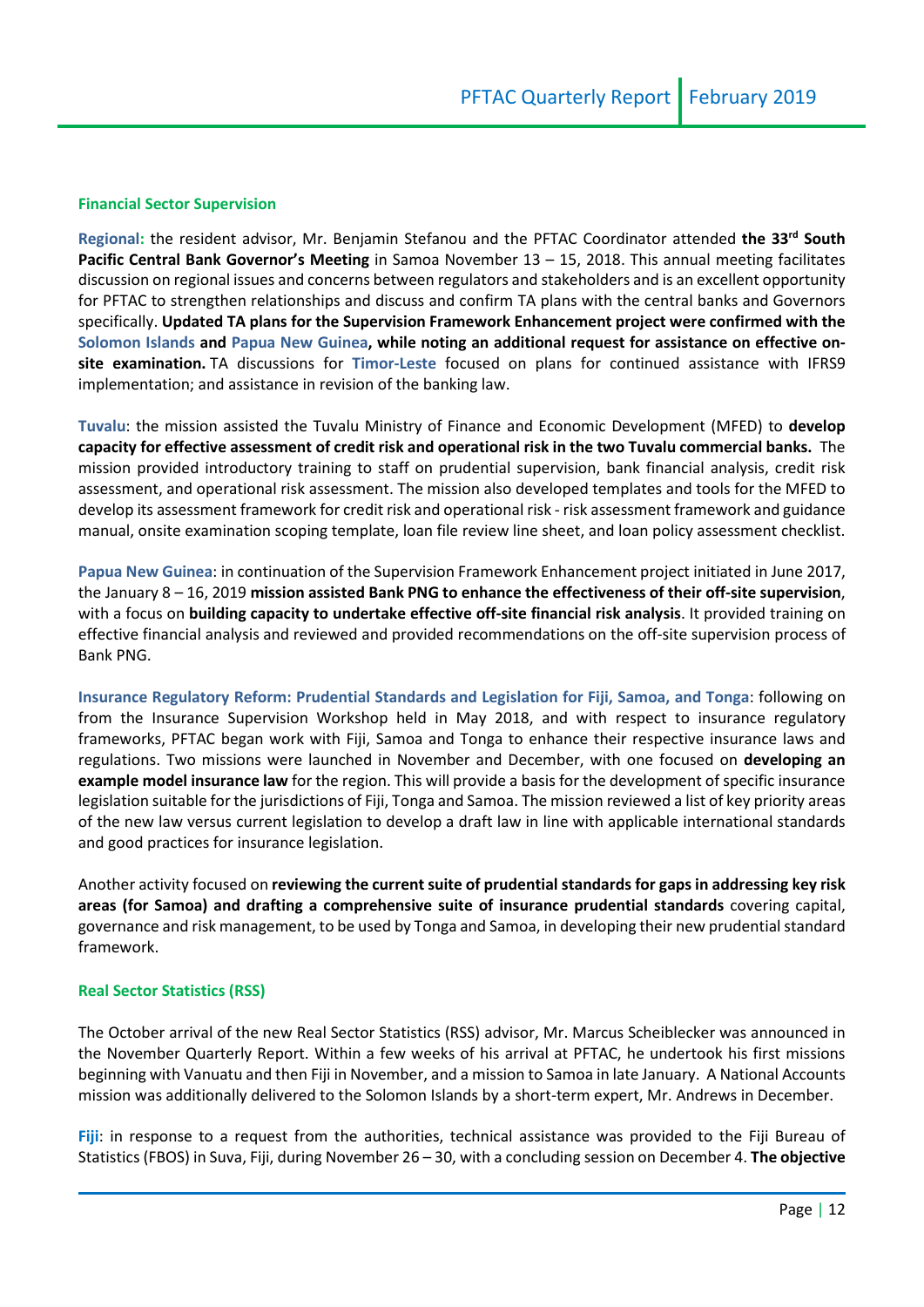**of the mission was to improve the quality of national accounts statistics, resulting in many recommendations concerning the improvement of the industrial assumptions and calculations being corrected.** For example, part of agricultural output was reclassified to intermediate consumption. Furthermore, data errors in jet fuel prices used to deflate intermediate consumption were corrected, leading to revised growth rates for the air transport sector. Staff were also trained on the correct use of intermediate consumption prices and to produce volume estimates of taxes on imports and production and subsidies.

**Vanuatu**: the November 12 – 23 mission to Vanuatu **aimed to improve the quality of the national accounts statistics**. Livestock for cattle and fishery output have been re-estimated in accordance with 2008 SNA standards. To allow for more efficient quality control of incoming data, the mission trained six personnel in using automated outlier detection and replacement software. The mission worked to advance the transformation of individual knowledge towards institutional knowledge and assisted the authorities with a document to describe the methods to compile national accounts covering production side activities.

**Solomon Islands**: a mission during December 3 – 14 assisted the Solomon Islands National Statistics Office (SINSO) with the compilation of national accounts statistics. It built on previous TA to rebase GDP estimates. The assistance helped **to ensure that adjustments** (under coverage, misreporting, definitional or conceptual differences, reconciliation of two or three measures of GDP, balancing of product level estimates) **made to source data are explicit, transparent and well documented.** The mission also recommended improved imputation processes for the business survey. Furthermore, two new staff were given on-the-job training, and a review of existing processes improved familiarity with source data.

**Meeting/Conferences:** The RSS advisor with the PFTAC coordinator attended the first **Pacific Statistics Standing Committee (PSSC) Meeting** in Fiji during November 1 - 2. The conference focused on the progress of members and development partners under Phase 3 of the SPC's Ten-Year Pacific Statistics Strategy (TYPSS). Improvements were noted in socio-demographic statistics with steady progress of regional economic statistics. The Donor and Development Partners Group (DDPG) – of which PFTAC is a member – agreed on more frequent meetings to improve the coordination of measures and to consider the establishment of terms of reference including clear principles of partnership. The PSSC acknowledged their diverse work and PFTAC's support of statistics in the region. The group also expressed their concern that funding for the PFTAC Government Finance Statistics (GFS) program would conclude in April 2020 and planned to advocate for resources to be secured to allow for a continuation of the program.

#### **Government Finance Statistics (GFS)**

As noted in the previous Quarterly Report, the former GFS advisor, Mr. Barend de la Beer left PFTAC in October 2018 for a position in the IMF Statistics Department in Washington. Recruitment of a successor has now been concluded, with a Spanish national, **Mr. Luis Temes Castrillón** selected to join the PFTAC team from around April 9, 2019. Mr. Castrillón works at the Spanish Ministry of Employment and Social Security and has extensive experience in the Spanish national statistics office as well as EUROSTAT. He has under-graduate and postgraduate degrees in mathematics and statistics awarded from universities in Spain and the United Kingdom.

During the hiatus between Mr. de la Beer's departure and the arrival of Mr. Castrillón, the GFS program has been managed by Mr. de la Beer from Washington. To ensure TA delivery continued uninterrupted, Mr. de la Beer completed a mission to **Fiji** January 14 – 25, followed by a mission to **Tonga** from January 28 – February 8, and finally will complete a mission to **Federated States of Micronesia (FSM)** from February 11 – 15, 2019.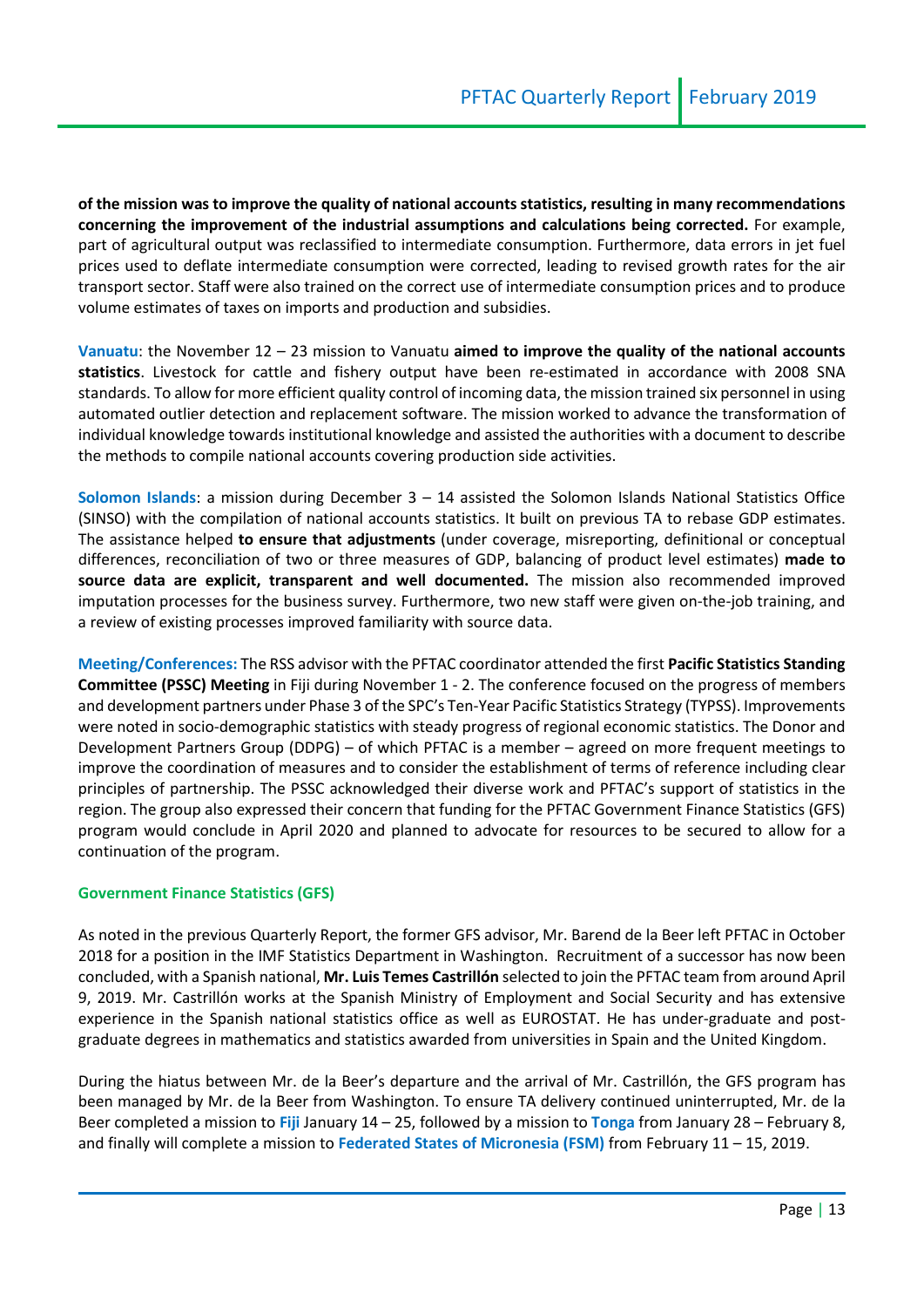# **V. Planned TA Activities FY19/Q4: February – April 2019**

## **February 2019 Planned Activities**

| Country                 | Program    | Description                                                                 | Advisor/s          | <b>Dates</b>     |
|-------------------------|------------|-----------------------------------------------------------------------------|--------------------|------------------|
| Cook Islands            | Revenue    | Arrears and Returns Management                                              | STX - McGregor     | Feb $25 -$ Mar 8 |
| Fiji                    | Revenue    | <b>NTIS Quality Review</b>                                                  | STX - Menhard      | Feb $11 - 22$    |
|                         | Revenue    | <b>Expand Self-Assessment</b>                                               | STX - McNeill      | $Feb 4 - 15$     |
|                         | <b>PFM</b> | Analysis of SOE Fiscal Risks                                                | $STX - Shand$      | Feb 20 - Mar 1   |
| <b>FSM</b>              | Revenue    | Improve on-time filing, on-time payments and taxpayer services              | STX - Lawrence     | Feb 18 - Mar 1   |
|                         | <b>GFS</b> | Government Finance Statistics (with RMI participants)                       | $HQ - de la Beer$  | $Feb 11 - 15$    |
| Kiribati                | Revenue    | <b>Review Audit Methods</b>                                                 | STX – Haigh        | Feb 18 - Mar 1   |
| <b>Marshall Islands</b> | <b>RSS</b> | Further train local staff to produce independent estimates of GDP           | LTX - Scheiblecker | $Feb 18 - 25$    |
| Nauru                   | <b>PFM</b> | Improving Financial Reporting based on IPSAS Cash                           | STX - Uluinaceva   | Feb $12 - 22$    |
| Papua New Guinea        | <b>PFM</b> | Operational plan for transitioning to IPSAS Cash                            | STX – Mayes        | Feb $4-8$        |
| Regional                | Revenue    | Assist with annual report and performance reviews                           | STX-Shrosbree      | $Feb 11 - 15$    |
| Samoa                   | <b>PFM</b> | Financial Reporting: Asset Accounting and Improved Reporting                | $LTX - Kubasta$    | Feb $18 - 28$    |
|                         | <b>PFM</b> | <b>Improving Budget Documentation</b>                                       | $LTX - Neves$      | Feb $18 - 27$    |
| Solomon Islands         | Revenue    | Develop Audit Plan                                                          | STX-Sutherland     | Feb $4-15$       |
| Timor-Leste             | <b>PFM</b> | PFM Seminar - Strengthening the Expenditure Framework for                   | $LTX - Neves$      | $Feb 13 - 15$    |
|                         |            | Sustainable Growth and Development                                          |                    |                  |
| Tonga                   | <b>GFS</b> | Complete the Institutional Unit table for the Public Sector and Investigate | STX - De La Beer   | Jan 28 - Feb 8   |
|                         |            | source data for GFS compilation purposes                                    |                    |                  |
| Vanuatu                 | Revenue    | Review reform progress                                                      | LTX - Eysselein    | $Feb 3 - 8$      |
|                         | Revenue    | Improve on-time filing and on-time payments                                 | STX - McGregor     | Feb $4 - 15$     |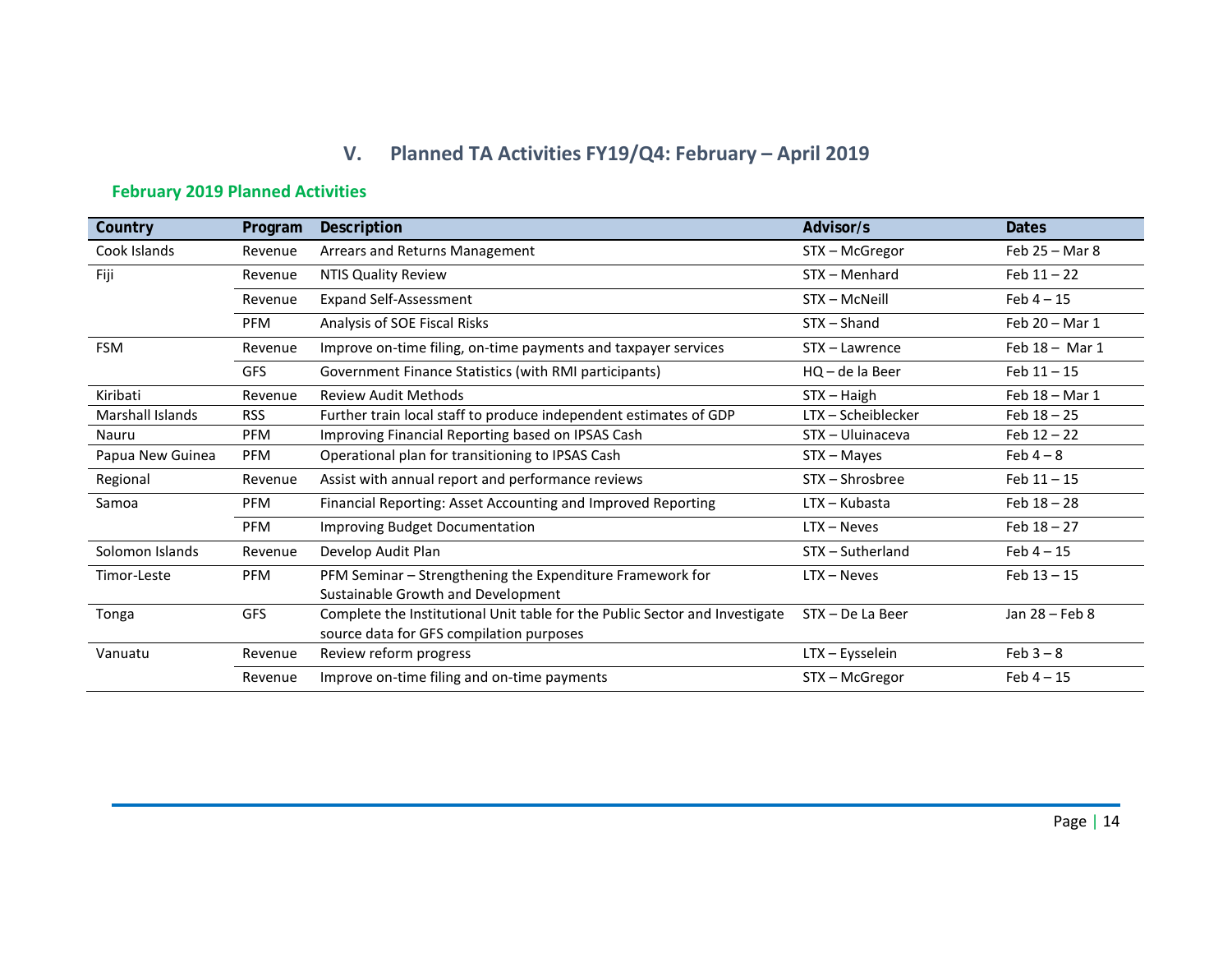#### **March 2019 Planned Activities**

| Country      | Program    | <b>Description</b>                                                                      | Advisor/s        | <b>Dates</b>   |
|--------------|------------|-----------------------------------------------------------------------------------------|------------------|----------------|
| Cook Islands | Revenue    | <b>Strategic Planning</b>                                                               | STX - McNeill    | Mar $4-15$     |
| Fiji         | Revenue    | Review reform progress and conduct Study on Effectiveness of                            | LTX - Eysselein  | Mar $11 - 15$  |
|              |            | FRCS Compliance Improvement Strategy (CIS)                                              | STX – Shrosbree  | Mar $4 - 15$   |
| Kiribati     | <b>RSS</b> | <b>Balance of Payments</b>                                                              | STX - Ivanyk     | Mar $11 - 21$  |
| <b>Niue</b>  | <b>RSS</b> | <b>Build Independent Compilation Activity</b>                                           | STX - Freeman    | Mar $8 - 21$   |
| Palau        | Revenue    | Strengthen taxpayer service functions to further improve<br>voluntary compliance levels | STX - McNeill    | Mar $4-9$      |
|              | Revenue    | Strengthen on-time filing and on-time payment of taxes                                  | STX – Lawrence   | Mar $4 - 15$   |
|              | Revenue    | Facilitate implementation of the function based structure                               | STX – McNeill    | Mar $10 - 15$  |
| Regional     | Revenue    | TADAT Workshop in Fiji                                                                  | LTX - Eysselein  | Mar $4-7$      |
| Tonga        | Revenue    | Develop an Industry Partnership - Tourism Industry                                      | STX - Shrosbree  | Mar 25 - Apr 5 |
|              | Revenue    | Improve on-time filing, on-time payment of taxes                                        | $STX - Scott$    | Mar 25 - Apr 5 |
|              | Revenue    | PACER Plus Tax Policy Diagnostic Mission                                                | LTX - Eysselein  | Mar $18 - 22$  |
|              |            |                                                                                         | $FAD - Jenkins$  |                |
|              |            |                                                                                         | $FAD - Liu$      |                |
|              | <b>RSS</b> | Principles and Techniques for Benchmarking and Rebasing                                 | STX - McAllister | Mar 11-22      |
| Timor-Leste  | <b>GFS</b> | <b>Government Finance Statistics</b>                                                    | STX - Rideout    | Mar $25 - 29$  |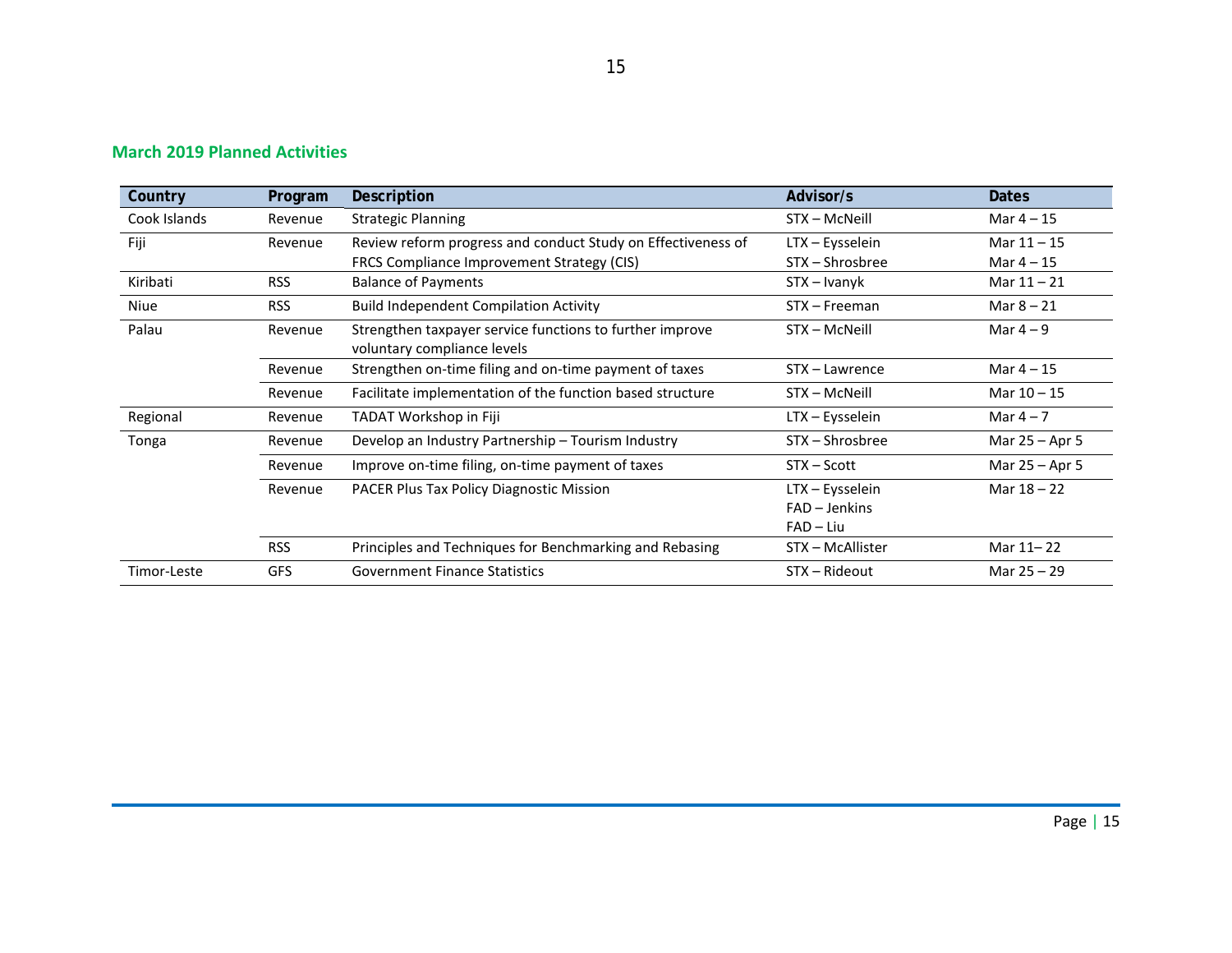| Country          | Program    | Description                                                                                 | Advisor/s                                                         | <b>Dates</b>                 |
|------------------|------------|---------------------------------------------------------------------------------------------|-------------------------------------------------------------------|------------------------------|
| Cook Islands     | Macro      | Review of Macroeconomic Policy & Institutions                                               | $LTX - Claus$                                                     | Apr $8 - 12$                 |
| Fiji             | <b>PFM</b> | Drafting of Reporting Instructions to Small Public Enterprises<br>and Statutory Authorities | STX - Kauffmann                                                   | Apr $1 - 12$                 |
| <b>FSM</b>       | <b>FSS</b> | Regional Workshop on Banking Legislation & Prudential<br>Standards Follow-up                | <b>TBC</b>                                                        | Apr $1 - 12$                 |
| Kiribati         | Revenue    | Support implementation of compliance improvement<br>projects                                | $STX - Scott$                                                     | Apr 14 - 19                  |
|                  | Revenue    | <b>Review Reform Progress</b>                                                               | LTX - Eysselein                                                   | Apr 29 - May 3               |
| Nauru            | <b>RSS</b> | <b>Build independent Compilation Capacity</b>                                               | LTX-Scheiblecker                                                  | Apr 29 - May 10              |
| Niue             | Revenue    | Facilitate implementation of the new function based<br>structure                            | STX-Shrosbree                                                     | Apr $27 -$ May 1             |
|                  | Revenue    | Strengthen on-time filing, on-time payment of taxes and<br>taxpayer services                | STX - Shrosbree                                                   | Apr $15 - 26$                |
| Papua New Guinea | Macro      | Macroeconomic Course                                                                        | $LTX - Claus$<br>HQ-Tanner                                        | Apr $1-5$                    |
|                  | <b>RSS</b> | Train local staff to produce independent estimates of GDP                                   | LTX - Scheiblecker                                                | Mar 29 - Apr 11              |
| Regional         | Revenue    | Workshop - Taxpayer Survey                                                                  | LTX - Eysselein<br>STX - Shrosbree                                | Apr $15 - 18$                |
|                  | PFM        | Workshop on Cash Forecasting                                                                | $LTX - Kubasta$<br>$LTX - Neves$<br>$LTX - Claus$<br>STX - Silins | Apr 29 - May 3               |
| Timor-Leste      | <b>FSS</b> | Credit Risk Management Follow-up                                                            | $STX - TBC$                                                       | Apr $1 - 12$                 |
| Samoa            | PFM        | Develop Strategic Plan and Conduct Training for Internal<br>Auditors                        | $LTX - Kubasta$<br>STX - Morrison                                 | Apr $8 - 12$<br>Apr $1 - 12$ |
|                  | PFM        | Establish a Revised Warrant System                                                          | STX - Silins                                                      | Apr 23 - 26                  |

## **April 2019 Planned Activities**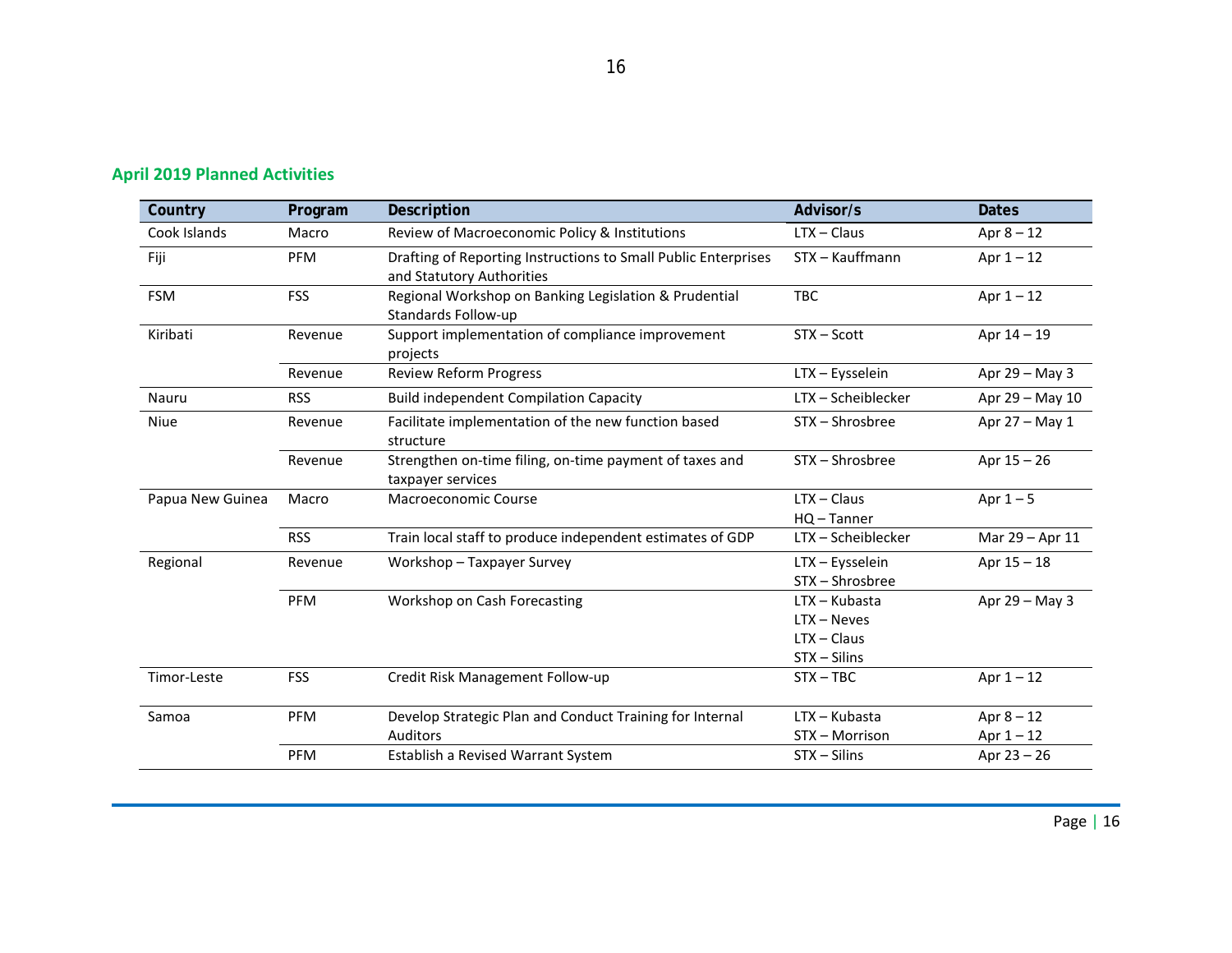| Solomon Islands | <b>FSS</b> | Supervision Framework Enhancement Program                                       | STX – Tijs de Bie | Apr $8-18$       |
|-----------------|------------|---------------------------------------------------------------------------------|-------------------|------------------|
|                 | GFS        | Compile, review and disseminate data to IMF Statistics<br>Department            | STX – Rideout     | Apr $1-12$       |
|                 | Revenue    | Strengthen taxpayer service functions to improve voluntary<br>compliance levels | STX – Shrosbree   | Apr $22 -$ May 3 |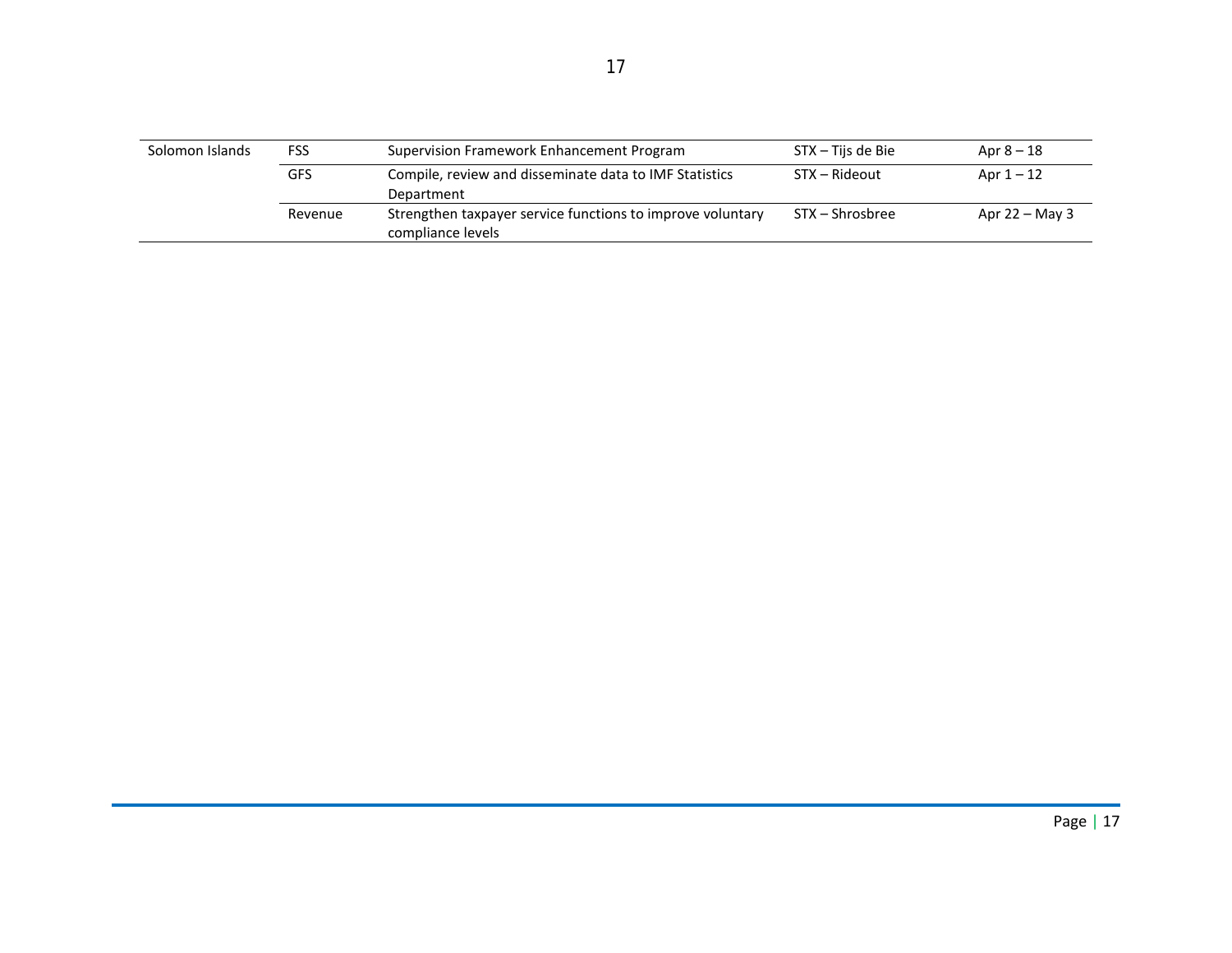## **Outturn of TA Activities FY19/Q3: November 2018 – January 2019**

| Country                 | Program    | Description                                                                                  | Advisor/s                          | <b>Dates</b>         |
|-------------------------|------------|----------------------------------------------------------------------------------------------|------------------------------------|----------------------|
| Cook Islands            | Macro      | Economic and Revenue Contribution of the International Financial Services<br>Industry        | $LTX - Claus$                      | Oct $29 - Nov 9$     |
|                         | Revenue    | High Level Diagnostic                                                                        | LTX - Eysselein<br>STX - Shrosbree | Nov 19 - 30          |
| Fiji                    | <b>FSS</b> | Insurance Legislation (remote TA also covering Samoa and Tonga)                              | STX - Claxton                      | Oct 20 - Nov 23      |
|                         | <b>PFM</b> | Risk Based Auditing of Payroll                                                               | STX - Morrison                     | Nov $5 - 9$          |
|                         | <b>PFM</b> | Finalize Economic Classification of Chart of Accounts                                        | $STX - S$ ilins                    | Remote to end<br>Jan |
|                         | <b>RSS</b> | National Accounts-Rebasing GDP                                                               | LTX - Scheiblecker                 | Nov $26 - Dec 4$     |
|                         | Revenue    | Strengthen Compliance in the High Net Worth Individuals Segment                              | $STX - Piper$                      | Nov $12 - 23$        |
| Kiribati                | Revenue    | Review Modernization Project Plan and improve on-time filing and on-time<br>payment of taxes | $STX - Scott$                      | Nov $26 - Dec 7$     |
| <b>Marshall Islands</b> | Revenue    | Strengthen On-time Filing, On-time Payment and Taxpayer Services                             | STX - Lawrence                     | Nov $19 - 30$        |
| Niue                    | Revenue    | Finalize Income Tax Laws                                                                     | $STX - Burns$                      | Nov $5 - 12$         |
| Papua New Guinea        | <b>PFM</b> | <b>Pre-PEFA Preparations</b>                                                                 | $LTX - Neves$                      | Nov $26 - 30$        |
| Samoa                   | <b>FSS</b> | Insurance Legislation (remote TA also covering Fiji and Tonga)                               | STX-Claxton                        | Oct 20 - Nov 23      |
|                         | <b>FSS</b> | <b>Prudential Standards</b>                                                                  | $STX - Rush$                       | Nov $5 - 20$         |
| Solomon Islands         | Revenue    | Design Modernization Strategy                                                                | $STX - Scott$                      | Nov $5 - 16$         |
| Tonga                   | <b>FSS</b> | Insurance Legislation (remote TA also covering Fiji and Samoa)                               | STX-Claxton                        | Oct 20 - Nov 23      |
|                         | <b>FSS</b> | <b>Prudential Standards</b>                                                                  | $STX - Rush$                       | Nov $5 - 20$         |
|                         | <b>PFM</b> | Improving Internal Audit Framework and Practices                                             | STX - Prcevich                     | Nov $12 - 16$        |
|                         | <b>PFM</b> | <b>Financial Reporting</b>                                                                   | $LTX - Kubasta$                    | Nov $12 - 16$        |
|                         | Revenue    | Design Strategy to expand Large Taxpayer Office (LTO)                                        | STX - Sutherland                   | Nov $5 - 16$         |

#### **November 2018 Delivered Activities**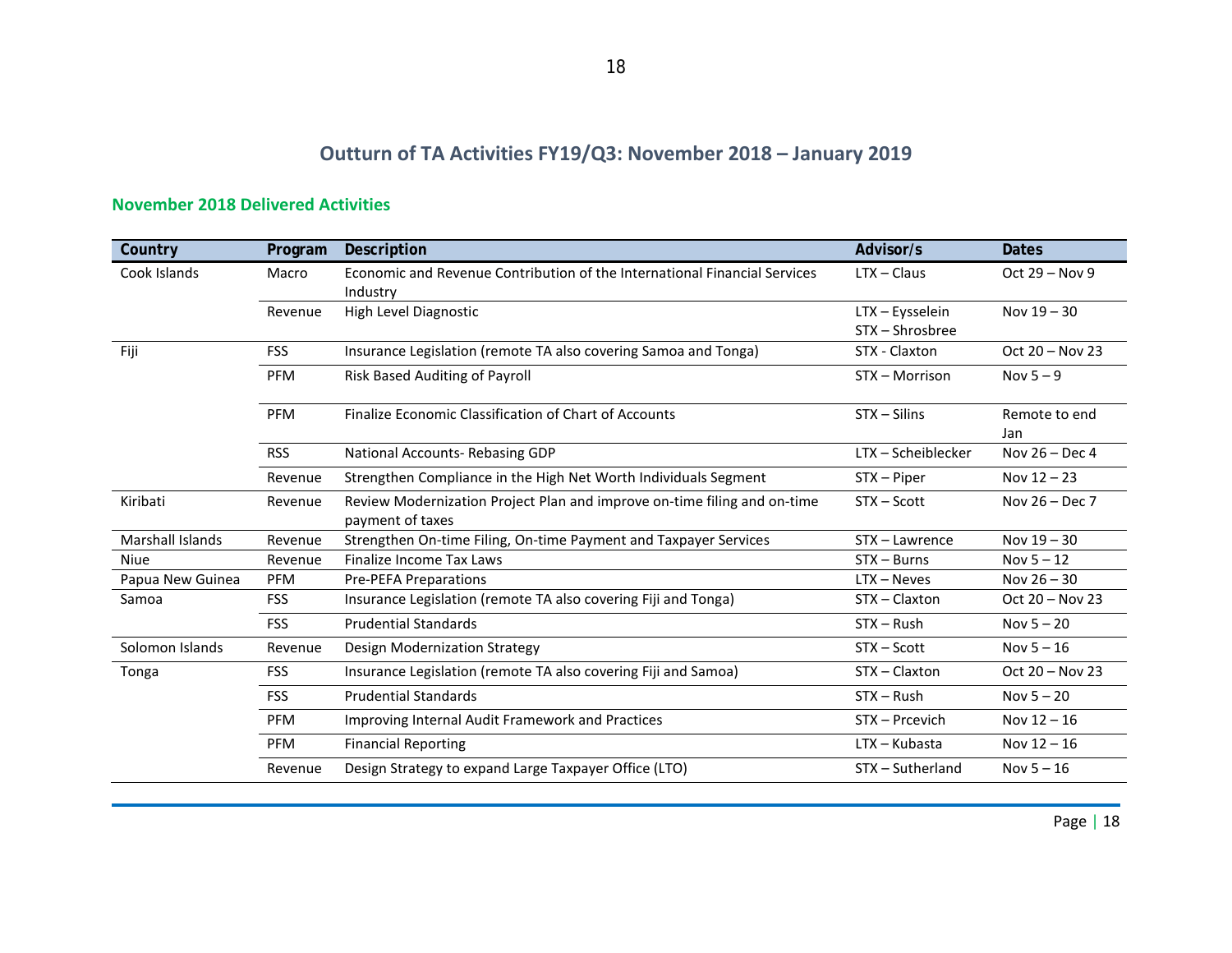| Tuvalu  | <b>FSS</b> | Supervision Development Program- on site examination- Credit and | LTX – Stefanou     | Nov $21 - 30$ |
|---------|------------|------------------------------------------------------------------|--------------------|---------------|
|         |            | Operational Risk                                                 | STX - Algier       |               |
| Vanuatu | <b>RSS</b> | <b>National Accounts</b>                                         | LTX – Scheiblecker | Nov $12 - 23$ |

#### **December 2018 Delivered Activities**

| Country         | Program    | Description                                                     | Advisor/s       | <b>Dates</b>      |
|-----------------|------------|-----------------------------------------------------------------|-----------------|-------------------|
| Fiji            | <b>PFM</b> | Revision of Financial Legislation                               | $LTX - Kubasta$ | Dec $3 - Dec 12$  |
|                 |            |                                                                 | STX - McKenzie  |                   |
|                 | Revenue    | Improve on-time filing and payment and the management of tax    | STX - Lawrence  | Dec $10 - 21$     |
|                 |            | arrears and outstanding returns                                 |                 |                   |
| Regional        | Macro/ICD  | Workshop on Policy Making to Influence Sustainable Growth and   | $LTX - Claus$   | Dec $3-5$         |
|                 |            | Productivity                                                    | $HO - Tanner$   |                   |
| Solomon Islands | Revenue    | Design Large Taxpayer Office (LTO) and Introduce Function Based | LTX - Eysselein | Dec $10 - 21$     |
|                 |            | Structure                                                       | STX – Shrosbree |                   |
|                 | <b>RSS</b> | <b>National Accounts</b>                                        | STX - Andrews   | Nov $28 - Dec 11$ |
| Tonga           | Revenue    | Strengthen the Audit Function                                   | $STX - Bell$    | Dec $3 - 14$      |
| Vanuatu         | <b>PFM</b> | Workshop on Payroll System and Procurement Audit                | STX - Prcevich  | Dec $3 - 14$      |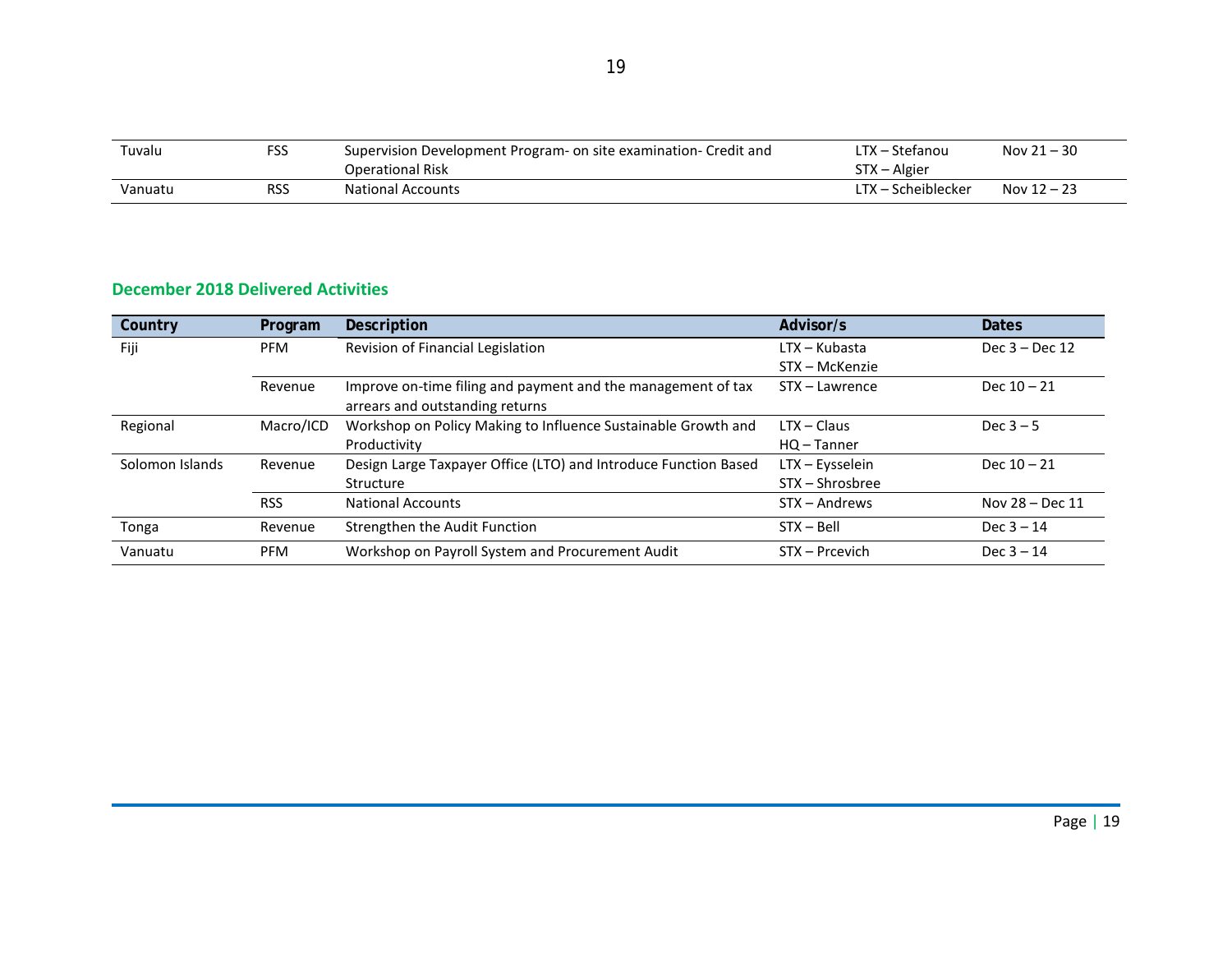#### **January 2019 Delivered Activities**

| Country          | Program    | Description                                                               | Advisor/s                                        | <b>Dates</b>   |
|------------------|------------|---------------------------------------------------------------------------|--------------------------------------------------|----------------|
| Fiji             | <b>GFS</b> | Facilitate compilation of extrabudgetary central government<br><b>GFS</b> | $HO - de$ la Beer                                | Jan $14 - 25$  |
| Papua New Guinea | <b>FSS</b> | Supervision Framework Enhancement Program- off site<br>analysis           | LTX - Stefanou<br>STX – Jackson<br>STX – de Bie  | Jan $8 - 16$   |
|                  | Macro      | Department of Treasury Workshop on Economic and Fiscal<br>Forecasting     | $LTX - Claus$                                    | Jan 28 - Feb 8 |
| Regional         | <b>PFM</b> | Workshop on Financial Reporting                                           | LTX – Kubasta<br>$LTX - Neves$<br>STX – Kauffman | Jan 28 - Feb 1 |
| Samoa            | Revenue    | Strengthen Audit Capability                                               | STX - Sutherland                                 | Jan $14 - 26$  |
|                  | <b>RSS</b> | <b>National Accounts</b>                                                  | LTX – Scheiblecker                               | Jan 21 - Feb 1 |
| Tonga            | <b>GFS</b> | Expanding coverage to the rest of the general government                  | $HO - de$ la Beer                                | Jan 28 – Feb 8 |
| Vanuatu          | Revenue    | Design new generation compliance plan                                     | STX - Shrosbree                                  | Jan 26 - Feb 8 |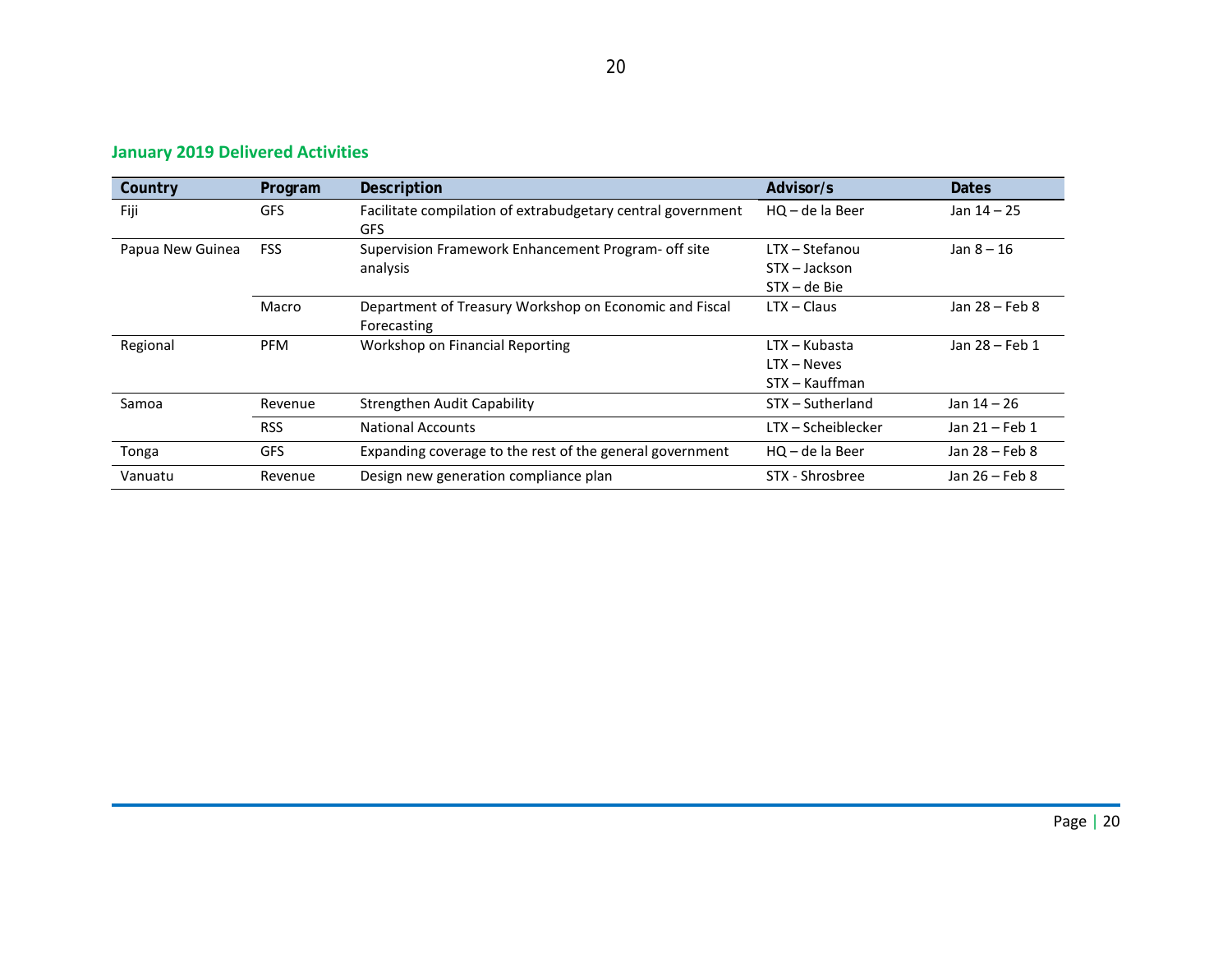# **Meetings, Seminars, and Training**

### **November 2018 – January 2019**

|                                         |                                                                                  |                |                                                   | <b>Mission</b> | <b>Participants</b> |                | <b>Month</b>   |
|-----------------------------------------|----------------------------------------------------------------------------------|----------------|---------------------------------------------------|----------------|---------------------|----------------|----------------|
| <b>TA Sector</b>                        | <b>Description</b>                                                               | Location       | <b>Advisor</b>                                    | <b>Days</b>    | F                   | M              |                |
| <b>Financial Sector</b><br>Supervision  | 33rd Annual Pacific Central Bank<br><b>Governors Meeting</b>                     | Samoa          | LTX - Stefanou                                    | 5              |                     |                | Nov $12 - 16$  |
| Macroeconomic Analysis<br>& Forecasting | Workshop on Policy Making to<br>Influence Sustainable Growth and<br>Productivity | Nadi, Fiji     | $LTX - Claus$<br>$HO - Tanner$                    | 3              | 16                  | 20             | Dec $3-5$      |
|                                         | South Pacific Central Banking<br><b>Research Conference</b>                      | Suva, Fiji     | $LTX - Claus$                                     | $\overline{2}$ |                     |                | Dec $12 - 13$  |
| <b>Public Financial</b><br>Management   | Payroll System and Procurement<br>Audit Workshop for Vanuatu                     | Vanuatu        | STX - Prcevich                                    | 10             | 3                   | $\mathbf{1}$   | $Dec 3 - 14$   |
|                                         | Workshop on Risk Based Payroll<br>Auditing for Fiji                              | Suva, Fiji     | STX - Morrison                                    | 5              | 11                  | 4              | Nov $5-9$      |
|                                         | Regional Workshop on Financial<br>Reporting                                      | Nadi, Fiji     | LTX - Kubasta<br>$LTX - Neves$<br>STX - Kauffmann | 5              | 15                  | 22             | Jan 28 - Feb 1 |
|                                         | Workshop on Fixed Asset Reporting<br>for Tonga                                   | Tonga          | $LTX - Kubasta$                                   | $\mathbf{1}$   | 12                  | $\overline{2}$ | Nov $5-9$      |
|                                         | Workshop on Risk Based Auditing<br>for Tonga                                     | Tonga          | STX - Prcevich                                    | 5              | 4                   | $\mathbf{1}$   | Nov $12 - 16$  |
|                                         | Peer to Peer Learning Seminar                                                    | Hanoi, Vietnam | $LTX - Kubasta$                                   | 3              |                     |                | Jan $15 - 18$  |
| <b>Real Sector Statistics</b>           | <b>Pacific Statistics Standing</b><br><b>Committee Meeting</b>                   | Nadi, Fiji     | LTX-Scheiblecker                                  | 2              |                     |                | Nov $1 - 2$    |
| Revenue Administration                  | <b>CATA Conference</b>                                                           | Nadi, Fiji     | LTX - Eysselein                                   | 5              |                     |                | Nov $12 - 16$  |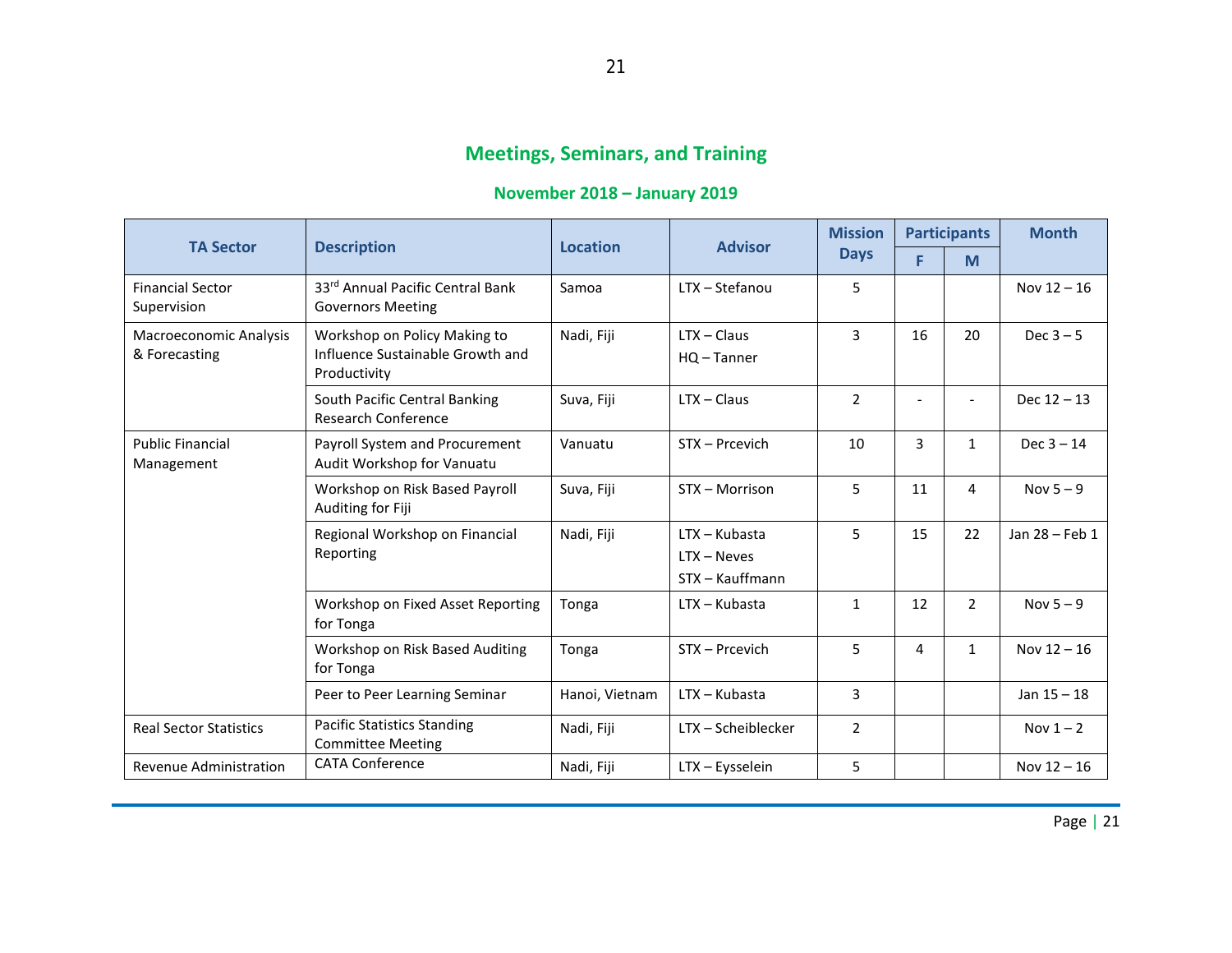# **TA Reports Transmitted to Country Authorities & Pending Finalization**

| <b>TA Sector</b>                            | Country          | Title of Report                                            | Author            | <b>Mission</b><br>Month | <b>Transmittal Letter</b><br>Date |
|---------------------------------------------|------------------|------------------------------------------------------------|-------------------|-------------------------|-----------------------------------|
| <b>Public Financial</b><br>Management (PFM) | Fiji             | Internal Audit - Developing a Risk Assessment<br>Framework | Morrison          | Apr-18                  | 10-Nov-18                         |
|                                             | Fiji             | Internal Audit- Training on Risk Based Payroll Audit       | Morrison          | $Nov-18$                | 23-Jan-19                         |
|                                             | Fiji             | Finalize Economic Classification of Chart of Accounts      | Silins            | $Nov-18$                | Not Finalized                     |
|                                             | Fiji             | Revision of Financial Legislation                          | Kubasta, Mckenzie | Dec-18                  | Not Finalized                     |
|                                             | Papua New Guinea | Government Accounting (IPSAS) and Financial<br>Reporting   | Mayes             | Feb-18                  | 13-Nov-18                         |
|                                             | Papua New Guinea | Pre-PEFA Preparation                                       | Neves             | Dec-18                  | 10-Jan-19                         |
|                                             | Samoa            | SOE Oversight and Monitoring                               | Colvin            | $Sep-18$                | 23-Jan-19                         |
|                                             | Samoa            | PEFA                                                       | Neves, Kubasta    | Aug-18                  | Not Finalized                     |
|                                             | Samoa            | Improving Financial Reporting                              | Kubasta           | $Sep-18$                | 10-Jan-19                         |
|                                             | Samoa            | Improve Budget Preparation                                 | Neves             | $Jan-19$                | Not Finalized                     |
|                                             | Solomon Islands  | Cash Management                                            | Silins            | $Oct-18$                | 10-Nov-18                         |
|                                             | Tonga            | Improving Internal Audit Framework & Practices             | Prcevich          | $Nov-18$                | Not Finalized                     |
|                                             | Tonga            | <b>Financial Reporting</b>                                 | Kubasta           | $Nov-18$                | 04-Feb-19                         |

# **November 2018 – January 2019**

Page | 22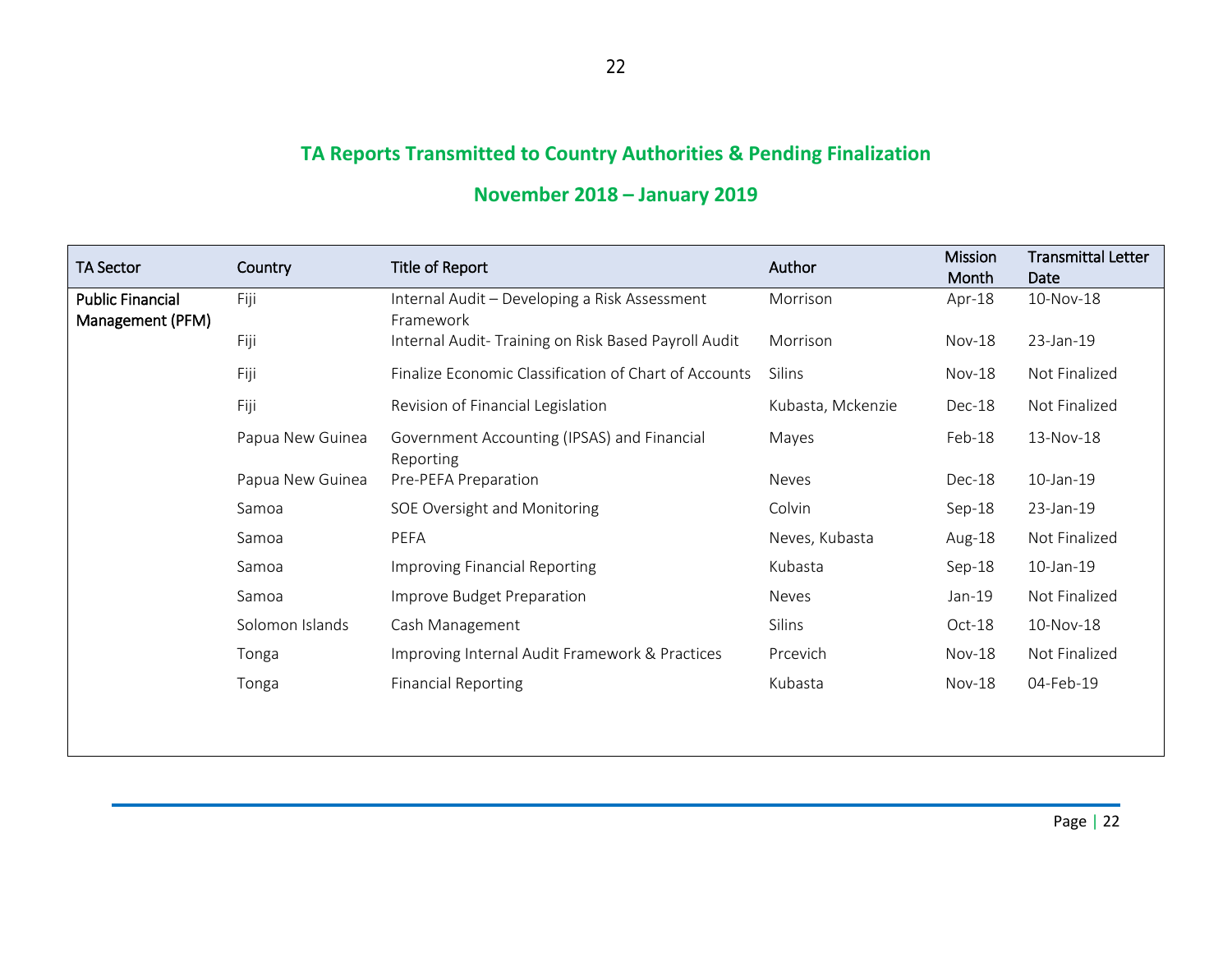| <b>TA Sector</b>            | Country          | Title of Report                                                                               | Author                   | <b>Mission</b><br>Month | <b>Transmittal Letter</b><br>Date |
|-----------------------------|------------------|-----------------------------------------------------------------------------------------------|--------------------------|-------------------------|-----------------------------------|
| Macroeconomic<br>Analysis & | Cook Islands     | Economic and Revenue Contribution of the<br>International Financial Services Industry         | Claus                    | Nov-2018                | Not Finalized                     |
| Forecasting                 | Solomon Islands  | Methodology to Estimate Value Added Tax (VAT)<br>Collection                                   | Claus                    | Aug-18                  | Not Finalized                     |
|                             | Tuvalu           | <b>GDP</b> Forecasting                                                                        | Claus & Faleafa          | Oct-18                  | Not Finalized                     |
| Revenue                     | Cook Islands     | High Level Diagnostic                                                                         | Eysselein &<br>Shrosbree | <b>Nov-18</b>           | 29-Jan-19                         |
|                             | Fiji             | Modernize VAT and Stamp Duty Act                                                              | <b>Burns</b>             | Oct-18                  | Not Finalized                     |
|                             | Fiji             | Strengthen Compliance in the High Net Worth<br>Individuals Segment                            | Piper                    | <b>Nov-18</b>           | 24-Jan-19                         |
|                             | Fiji             | Strengthen On-time filing, On-time payment and<br><b>Taxpayer Services</b>                    | Lawrence                 | Dec-18                  | Not-Finalized                     |
|                             | Kiribati         | Improve VAT Audit Methods                                                                     | Haigh                    | $Sep-18$                | Not Finalized                     |
|                             | Kiribati         | Review Modernization Project Plan and improve On-<br>time Filing and On-time Payment of Taxes | Scott                    | <b>Nov-18</b>           | Not Finalized                     |
|                             | Marshall Islands | Strengthen On-time filing, On-time payment and<br><b>Taxpayer Services</b>                    | Lawrence                 | $Nov-18$                | Not Finalized                     |
|                             | <b>Niue</b>      | Draft Income Tax and Tax Admin Act                                                            | <b>Burns</b>             | May-18                  | 20-Nov-18                         |
|                             | <b>Niue</b>      | Finalize Income Tax Laws                                                                      | <b>Burns</b>             | <b>Nov-18</b>           | Not Finalized                     |
|                             | Samoa            | Strengthen Audit Capability                                                                   | Piper                    | Jan-19                  | Not Finalized                     |
|                             | Solomon Islands  | Review Corporate Strategy and Business Plan                                                   | McNeill                  | $Jul-18$                | 26-Oct-18                         |
|                             | Solomon Islands  | Design Modernization Strategy                                                                 | Scott                    | $Nov-18$                | Not Finalized                     |
|                             | Solomon Islands  | Design LTO and introduce Function Based Structure                                             | Eysselein &<br>Shrosbree | Dec-18                  | Not Finalized                     |
|                             | Tonga            | Design Strategy to expand LTO                                                                 | Sutherland               | <b>Nov-18</b>           | 30-Jan-19                         |
|                             | Tonga            | Strengthen Audit Capability                                                                   | Bell                     | Oct-18                  | 30-Jan-19                         |
|                             | Vanuatu          | Design New Generation Compliance Plan                                                         | Shrosbree                | Jan-19                  | Not Finalized                     |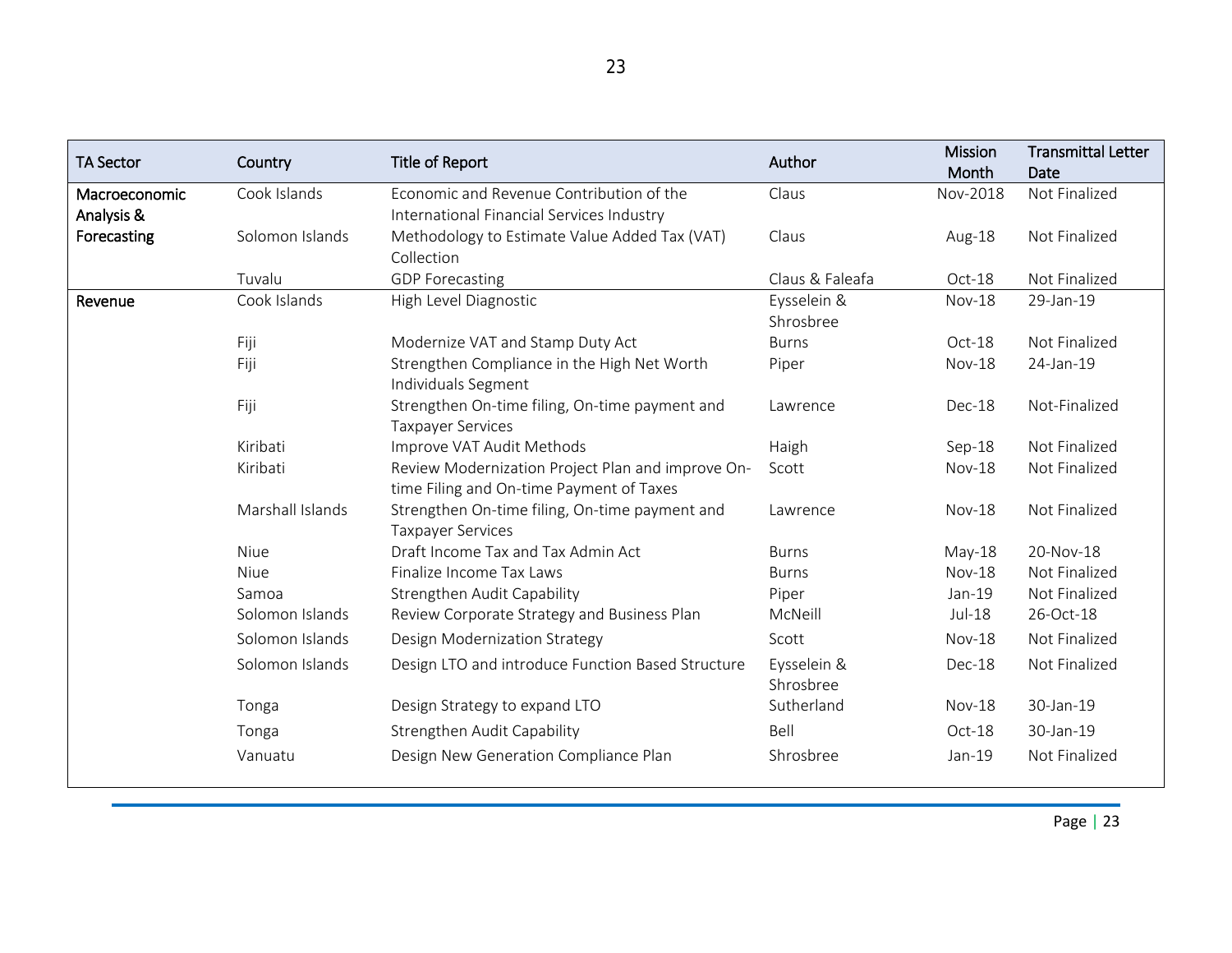| <b>TA Sector</b>                             | Country          | Title of Report                                                                  | Author                               | <b>Mission</b><br>Month | <b>Transmittal Letter</b><br>Date |
|----------------------------------------------|------------------|----------------------------------------------------------------------------------|--------------------------------------|-------------------------|-----------------------------------|
| <b>Financial Sector</b><br>Supervision (FSS) | Fiji             | Insurance Legislation and Prudential Standards                                   | Claxton                              | <b>Nov-18</b>           | Not Finalized                     |
|                                              | Marshall Islands | Banking Regulatory Reform                                                        | Anvari & Hefty                       | $Jul-18$                | Not finalized                     |
|                                              | Palau            | <b>Banking Regulatory Reform</b>                                                 | Anvari & Hefty                       | $May-18$                | Not finalized                     |
|                                              | Papua New Guinea | Supervision Framework Enhancement - On-Site<br>Examination                       | De Bie                               | $Jul-18$                | 12-Nov-18                         |
|                                              | Papua New Guinea | Supervision Framework Enhancement Program- off<br>site analysis                  | Stefanou, Jackson & de<br><b>Bie</b> | Jan-19                  | Not Finalized                     |
|                                              | Samoa            | Insurance Legislation and Prudential Standards                                   | Claxton & Rush                       | $Nov-18$                | Not Finalized                     |
|                                              | Tonga            | Insurance Legislation and Prudential Standards                                   | Claxton & Rush                       | <b>Nov-18</b>           | Not Finalized                     |
|                                              | Timor-Leste      | IFRS Reform Assistance- Credit Risk Management<br>Regulation                     | Edwards                              | Oct-18                  | Not-Finalized                     |
|                                              | Tuvalu           | Supervision Development Program-on site<br>examination-Credit & Operational Risk | Stefanou & Algier                    | <b>Nov-18</b>           | Not Finalized                     |
|                                              | Vanuatu          | Regulatory Reform - Credit Unions                                                | Stefanou & Jackson                   | Apr-18                  | Not Finalized                     |
| <b>Statistics</b>                            | Fiji             | Facilitate compilation of extrabudgetary central<br>government GFS               | De La Beer                           | Jan-19                  | Not Finalized                     |
|                                              | Fiji             | National Accounts-Rebasing GDP                                                   | Scheiblecker                         | $Nov-18$                | Not Finalized                     |
|                                              | <b>FSM</b>       | <b>External Sector Statistics</b>                                                | Fitzgibbon                           | Apr-18                  | 28-Aug-18                         |
|                                              | Nauru            | <b>National Accounts</b>                                                         | Wild                                 | Aug-18                  | 10-Dec-18                         |
|                                              | <b>Niue</b>      | <b>National Accounts</b>                                                         | Freeman                              | Feb-18                  | $9$ -July-18                      |
|                                              | Papua New Guinea | Government Finance Statistics                                                    | De La Beer                           | Sep-18                  | Not Finalized                     |
|                                              | Papua New Guinea | <b>National Accounts</b>                                                         | Wild                                 | Jun-18                  | Not finalized                     |
|                                              | Samoa            | <b>National Accounts</b>                                                         | Scheiblecker                         | Jan-19                  | Not Finalized                     |
|                                              | Solomon Islands  | Compile, review and disseminate data to IMF                                      | Rideout                              | Jan-19                  | Not Finalized                     |
|                                              |                  | <b>Statistics Department</b>                                                     |                                      |                         |                                   |
|                                              | Solomon Islands  | <b>National Accounts</b>                                                         | Andrews                              | Dec-18                  | Not Finalized                     |